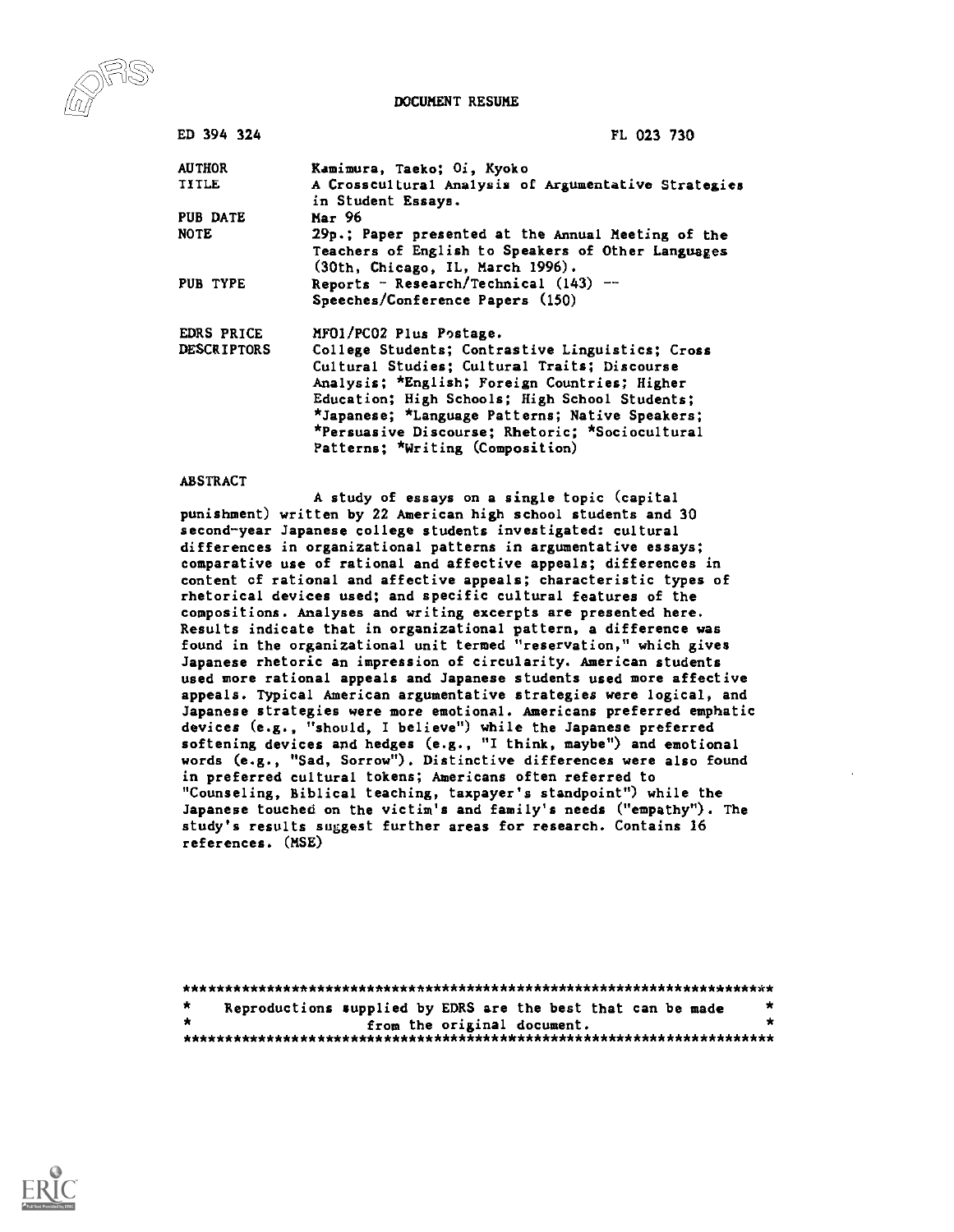

 $\omega$  and  $\omega$ 

 $\mathfrak{B}$ enenenen

1.1.7

DISSEMINATE THIS MATERIAL HAS BEEN GRANTED BY

 $\beta$ lae $\times$ Kamimura

TO THE EDUCATIONAL RESOURCES INFORMATION CENTER (ERIC)

## OP SUSPEARING IN SAFERARITEN<br>CONSECTIONAL RESOURCES INFORMATION CENTER (ERG) This document has been reproduced as calved from the person or organization originating it

O Minor changes have been made to improve reproduction quality

Points of view or opinions stated in this<br>document do not necessarily represent<br>official OERI position or policy

TESOL '96 Chicago, U.S.A. March 27, 1996  $\mathbf{I}$ 

## A Crosscultural Analysis of Argumentative Strategies in Student Essays

Taeko Kamimura (Senshu University) Kyoko Oi (Toyo Gakuen University)

#### I. Introduction

Since Kaplan's pioneering work in 1966, a considerable number of studies in contrastive rhetoric have been conducted. Many of these studies differentiated 'organizational' features among expository writings in different languages or by writers with different first language backgrounds. For example, Hinds (1983, 1987) investigated the differences in organizational pattern between English and Japanese expository writing, while Ostler (1987) analyzed English compositions written by English- and Arabic- speaking writers with discoursal as well as sentential measures.

Little attention, however, has been paid to investigating 'extra-organizational' aspects of contrastive rhetoric. Only a few researchers, for instance, have examined what kinds of rhetorical appeals for persuasion are employed by writers with diff<sup>3</sup>rent language backgrounds; Connor and Lauer (1985, 1988) were the first researchers who probed this aspect in the students' argumentative essays. Thus, much previous contrastive rhetoric research has centered on differences in form (organizational pattern) rather than content (rhetorical persuasiveness) in written discourse in diverse languages. Such emphasis, or overemphasis on form, has often been one of the sources for criticism against contrastive rhetoric from process-oriented writing researchers and instructors (Leki, 1991).

Considering such criticism, in addition to the organizational feature, the present<br>study attempts to cover extra-organizational aspects of contrastive rhetoric: the<br>rhetorical appeals, diction, and cultural aspects. Those study attempts to cover extra-organizational aspects of contrastive rhetoric: the rhetorical appeals, diction, and cultural aspects. Those aspects are analyzed with argumentative essays written by two groups of writers with distinctively different linguistic-cultural backgrounds, i.e., American and Japanese writers.

Rhetorical appeals, one of our analytical points, are discussed in Connor & Lauer (1988). In this study, Connor & Lauer argue that since argumentation replaced persuasion in Western rhetoric:.] tradition, "the teaching of argumentation [has] focused almost exclusively on logic," i.e., on rational appeals. However, an effective

# BEST COPY AVAILABLE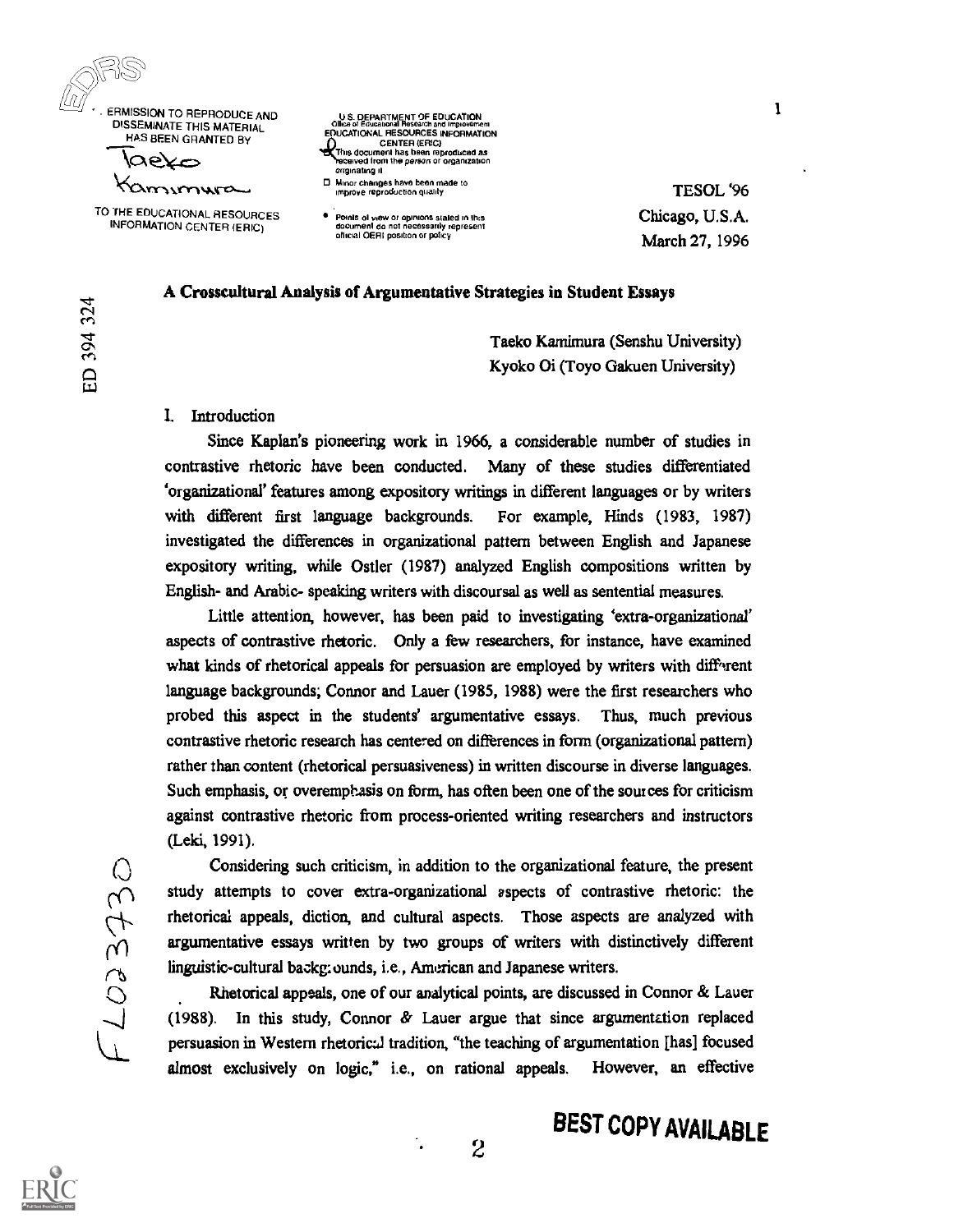$\frac{1}{2}$  2

argumentative discourse should be one which integrates rational as well as affective appeals. Also Okabe (1993) maintains that Western rhetoric puts more emphasis on persuading the audience with logic than Japanese rhetoric, which, by contrast, gives more weight on evoking empathy in the audience. In this study, therefore, both rational and affective appeals are taken into consideration.

If there are index d differences in English and Japanese rhetoric as Okabe claims, then, the diction or expressions used as argumentative strategies by American and Japanese writers might also show differences. Accordingly, there should be patterns of diction which characterize American and Japanese argumentative essays.

Furthermore, many crosscultural communication studies have pointed out that different cultures operate in different value systems (Condon & Yousef, 1975). If for example, there is a culture which values intellect, there is also a culture which underscores intuition (Bamlund, 1975). When the writers come from different cultures, their strategies to persuade the audience are expected to reflect the different values nurtured in their own respective cultures. This study, therefore, also examines the cultural features of argumentative strategies chosen by American and Japanese writers.

Specifically, the present study asks the following five research questions:

1) Are there differences in organizational pattern between argumentative essays written by American and Japanese writers?

2) Do American student writers employ more rational than affective appeals, while Japanese student writers use more affective than rational appeals?

3) Are there any differences in content of the rational and affective appeals between the essays written by American and Japanese writers?

4) What types of diction characterize argumentative essays by American and Japanese writers respectively?

5) What specific cultural features can be observed in argumentative essays by American and Japanese writers?

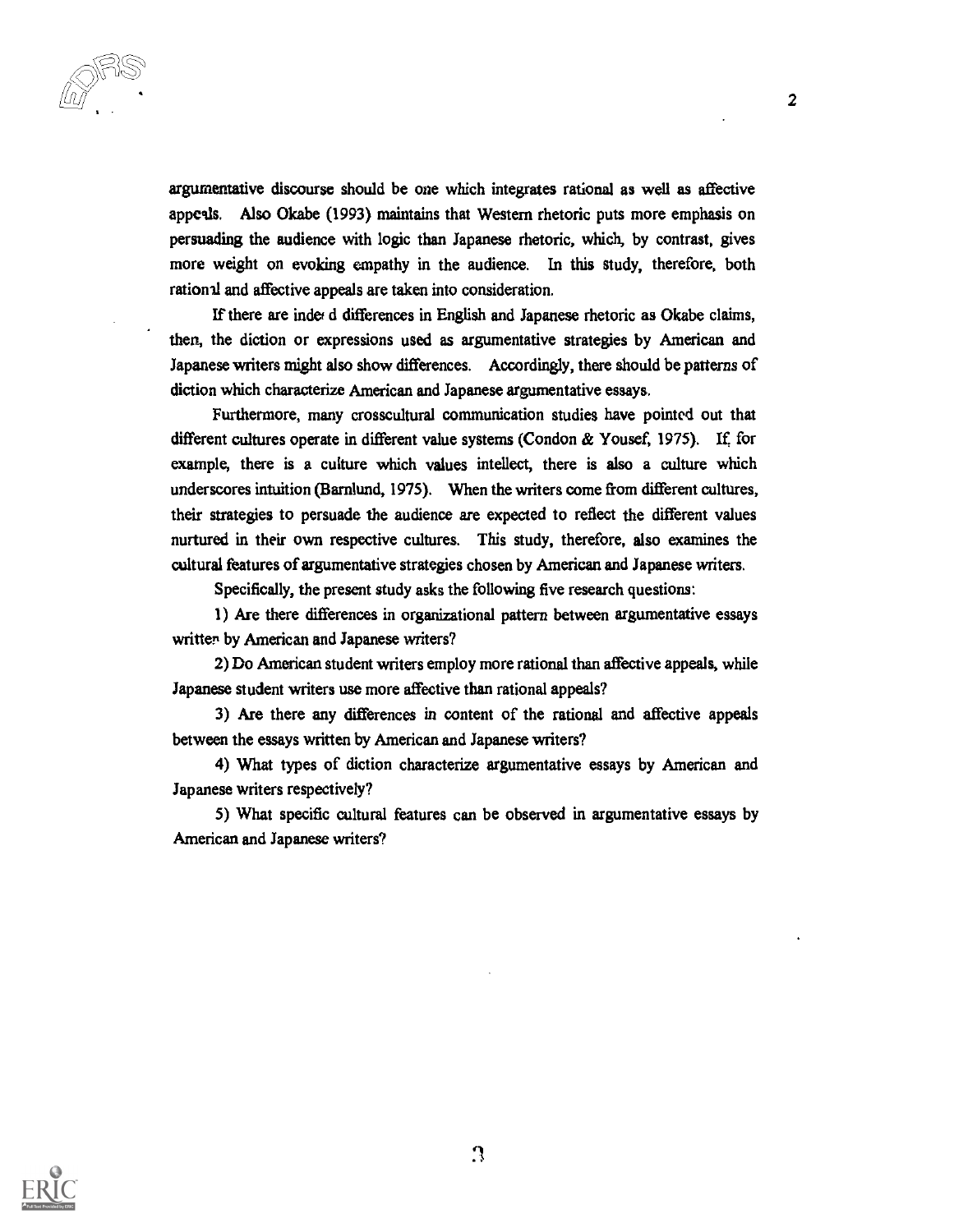#### H. Procedure

#### A. Subjects

There are two sets of subjects for this project. One group is twenty-two New York high school seniors, who represent American samples. The other is thirty second-year Japanese college students. We realize that as a comparison it would have been better if we could have obtained the writings of college students in both cases. However, we were unable to procure that data in time for this paper.

## B. Task

The students in the both groups were asked to write an argumentative essay during a regular composition class. The title was: "What do you think of capital punishment? Are you for or against it?"

#### C. Analysis

The samples were analyzed both linguistically and culturally, using the category of : (1) Organizational pattern, (2) Rhetorical appeal, (3) Diction, (4) Cultural aspects. The first three deal with linguistic domains and the last one reflects cultural considerations.

#### 1. Organizational Pattern

First , all the sentences in each sample were interpreted as to the function in the discourse and blocks of sentences were put into the following organizational units:

(1) Thesis Statement (TS), (2) Background Information (BI), (3) Reservation (RE), (4) Hesita .ion (H), (5) Rational Appeals (R), (6) Affective Appeals, and (7) Conclusion (C).

Among these, the terms "Thesis Statement" and "Conclusion" are normative terms in composition. Thesis Statement in the present study is applied to the sentence which clarifies writer's stance as to capital punishment, namely "For" or "Against " capital punishment.

Conclusion is the sentence or sentences that summarize writer's opinion as in:  $"In New York$ there are a tremendous amount of murders. And the only way to cut down on them is to enforce the penalty." (A2) Conclusion is usually placed at the end.

The definitions of the rest of the organizational units are as follow:

In Background Information, writers gives introductory comments concerning capital punishment, without taking any stance as to For/Against capital punishment, as in the following example: "Capital punishment is one of the most controversial issues of society today. The reason for this

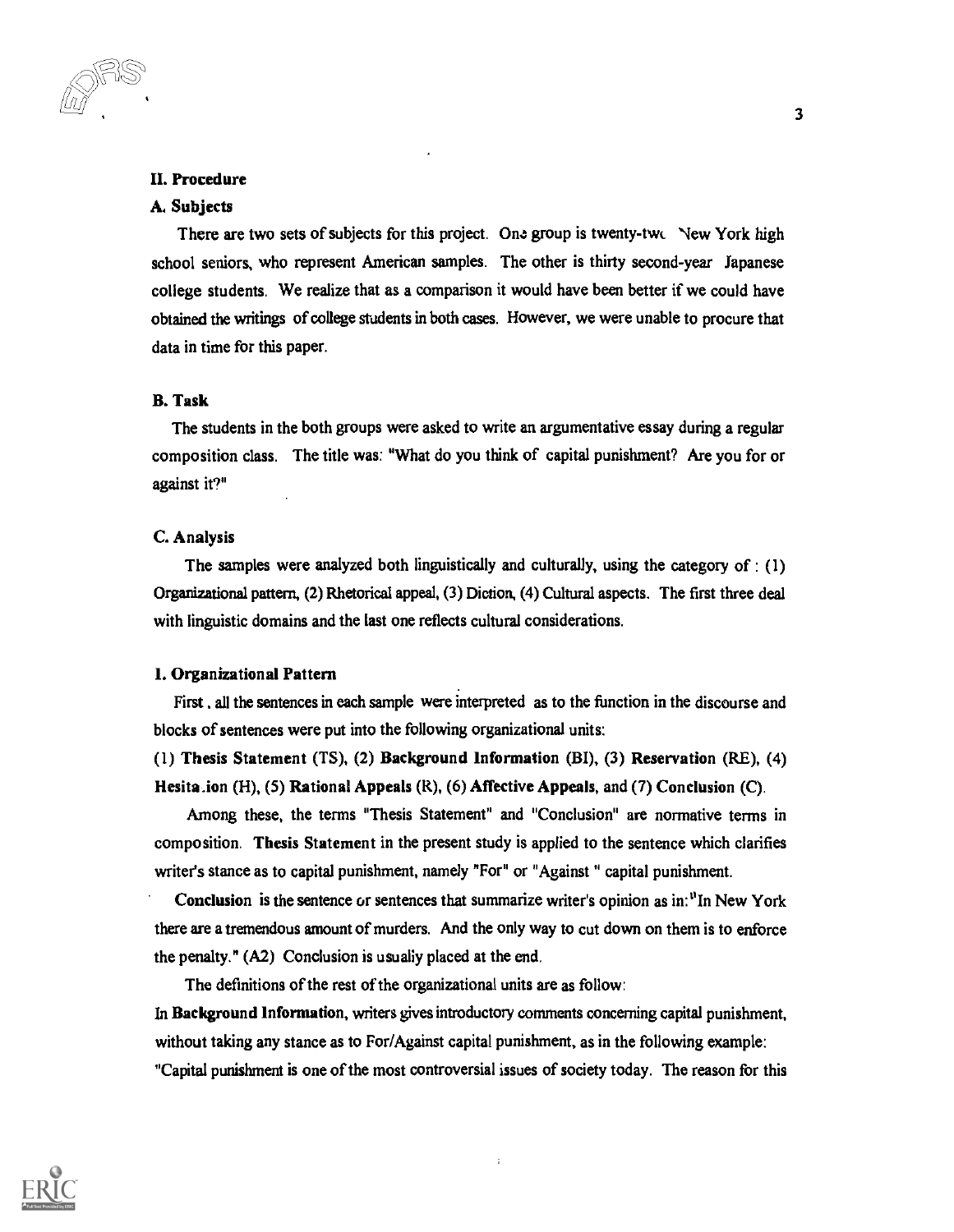debate is that on one side, people feel that no one has the right to kill another person, and that death is not a form of punishment. On the other side, people feel that if someone kills a person, then he/she should die also."(A6)

Reservation refers to the sentences in which the writer recognizes that capital punishment is a controversial issue and shows his/her understanding to the counter opinion to his/hers. The following one is an example: "To be honest, I think capital punishment isn't so good thing. Because the man who make a mistake is a person whatever he did, and to kill a person is the most precious thing. (RE) However, ..." (J5)

Hesitation, on the other hand, applies to the statement which the writer withholds his/her judgement toward the issue. That is to say, he/she takes neither "For" nor "Against" position. For example, "I think I can't say that a capital punishment is for or against  $\prod$  am for or against capital punishment] ".(J20)

Reservation and Hesitation may sound the same in that both apply to the statements from which we cannot infer the writer's judgement. The difference between Reservation and Hesitation is this: in the writings in which Reservation appears, the writer mentions his/her opinion somewhere along the discourse, while in the writing in which Hesitation appears, the author never clearly states his/her opinion in any portion of the writing.

The rest of the sentences in the discourse are the writer's opinion that supports the writer's Thesis Statement. We name these sentences that reflect the writer's opinion on capital punishment "Appeals". And we divided these appeals into "Rational Appeals" and "Affective Appeals." This division is based on the work of Connor and Lauer(1985). Although Connor and Lauer divided appeals into three; namely Rational appeals, Credibility appeals, and Affective appeals, we chose a dichotomous division.

Rational Appeals are those that appeal to logic, while Affective Appeals aim at emotional effect. An example of a representative rational appeal is as follows: "The second reason why we should have the death penalty to save taxpayer's money. By sending killers to jail, we are paying for their food and imprisonment. I really don't feel that murderers deserve to have own money to keep them cleaned and fed."(Al 7)

A counter example, an example of an affective appeal is the one like this: "Once a child or person's life has been taken the family and loved ones are murdered as well. In this sense, the bond between the family and its members die along with this crime."(A13)

After labeling blocks of sentences with these category markers, we investigated the discourse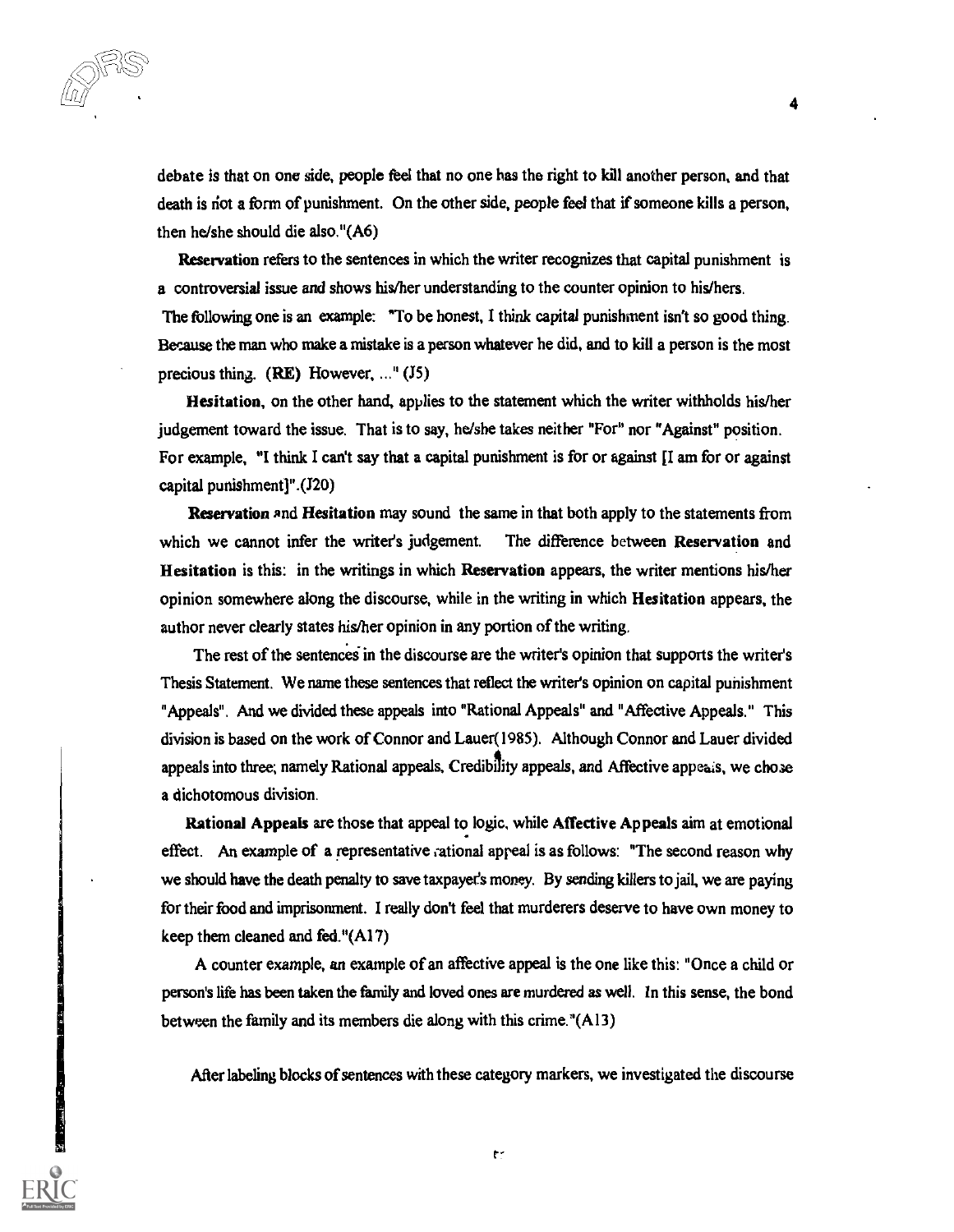$\Box$  $\odot$   $\Box$ LI L/

types more in detail. This reflects the findings of our previous studies. In 01 (1986) and Oi and Kamimura (1995), we have pointed out that American and Japanese writers differ in organizing English argumentative essay in two respects. First, American writers tend to organize ideas in the "General-Specific" pattern, where they present the main idea at the outset of the essay as the thesis statement, develop it with supporting details, and summarize the main points at the end as a conclusion. In contrast, Japanese writers tend to prefer either the "Specific-General" pattern, where they wail until they come to the end to state the main idea as a thesis statement, or the "Omission" pattern, where they do not present a thesis statement, hesitating to take either the pro or the con position. Secondly, American writers organize ideas in a linear way, while Japanese writers organize in a circular way. This suggests that American writers state the position clearly at the outset, either agreeing or disagreeing with a given topic, maintaining that position until the end. However, Japanese writers often try to incorporate both sides of an argument, with their position fluctuating throughout the essay.

5

To examine whether these two different organizational patterns are also observable in the present study, we posited the following two hypothesis concerning organizational patterns: I) The American students use more Thesis statements and Conclusion, whereas the Japanese students use more Hesitations.

2) The Japanese students use more Reservation than American students.

#### 2. Rhetorical appeals

As we mentioned earlier, we divided rhetorical appeals into Rational Appeals and Affective Appeals.

#### a. Frequency count

The next step was to count the two kinds of appeals in the both groups to see which kir.d of appeal each group uses more frequently.

#### b. Content analysis

Further, all appeals including , both rational and effective, were put into the following categories to examine the content of each of two kinds of appeal in detail:

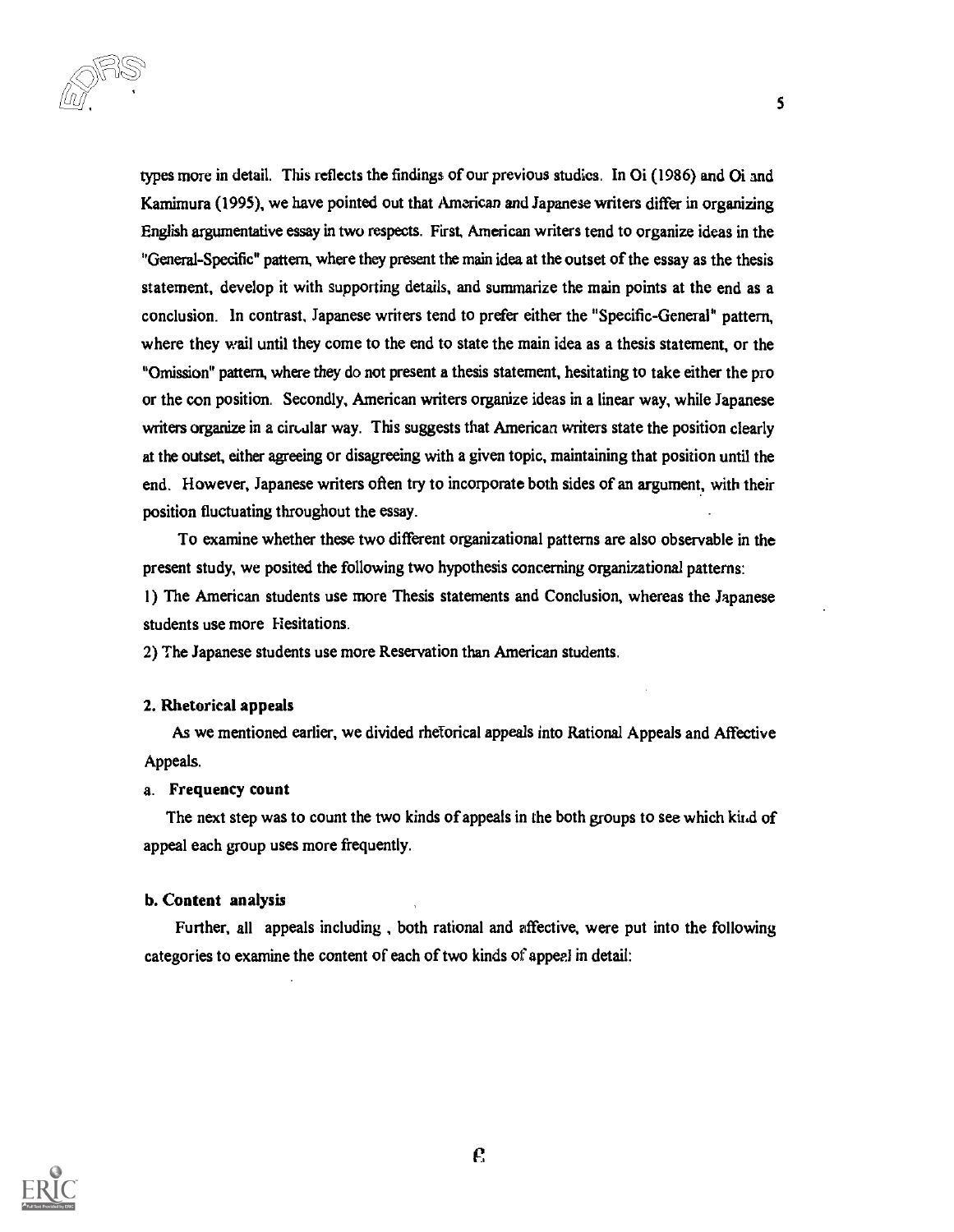## CRITERIA OF CONTENT ANALYSIS

#### <FOR>

- Rational (a) The criminal should pay his own life for his crime.
	- (b) Captal punishment can deter potential criminals from committing a murder.
	- (c) Murder is an ultimate crime.
	- (d) It is costly to keep a criminal in a prison for a long time.
	- (e) The safety of the society needs to be maintained.
	- (t) Others

Affective (g) The suffering of the victim's family and friends needs to be considered.

(i) Others

## <AGAINST>

Rational (1) A nation is not allowed to commit a murder.

- (2) Life is precious (Nobody can deprive another of the right to live.)
- (3) There can be a false charge.
- (4) Long imprisonment is a better means of atonement.
- (5) Others

Affective (6) Capital punishment is inhuman.

- (7) The extreme anxiety a criminal and his/her family bear needs to be considered.
- (8) The criminals should bear severer suffering than capital punishment.
- (9) Others

Examples for the above criteia are shown in Appemdix I.

#### 3. Diction

The next linguistic analysis to pick up those dictions representative for American writing and those for Japanese writing. Specifically, we paid attention to those phrases.

The specific dictions we chose are as follows:

#### American types:

| Predicates        | should/must, I am sure, I believe,               |
|-------------------|--------------------------------------------------|
| Adverbs           | totally/absolutely, strongly, no doubt, no means |
| <b>Adjectives</b> | only, ultimate/supreme, the $+$ superlatives     |
| Nouns             | no one/nobody, firm believer, no way             |

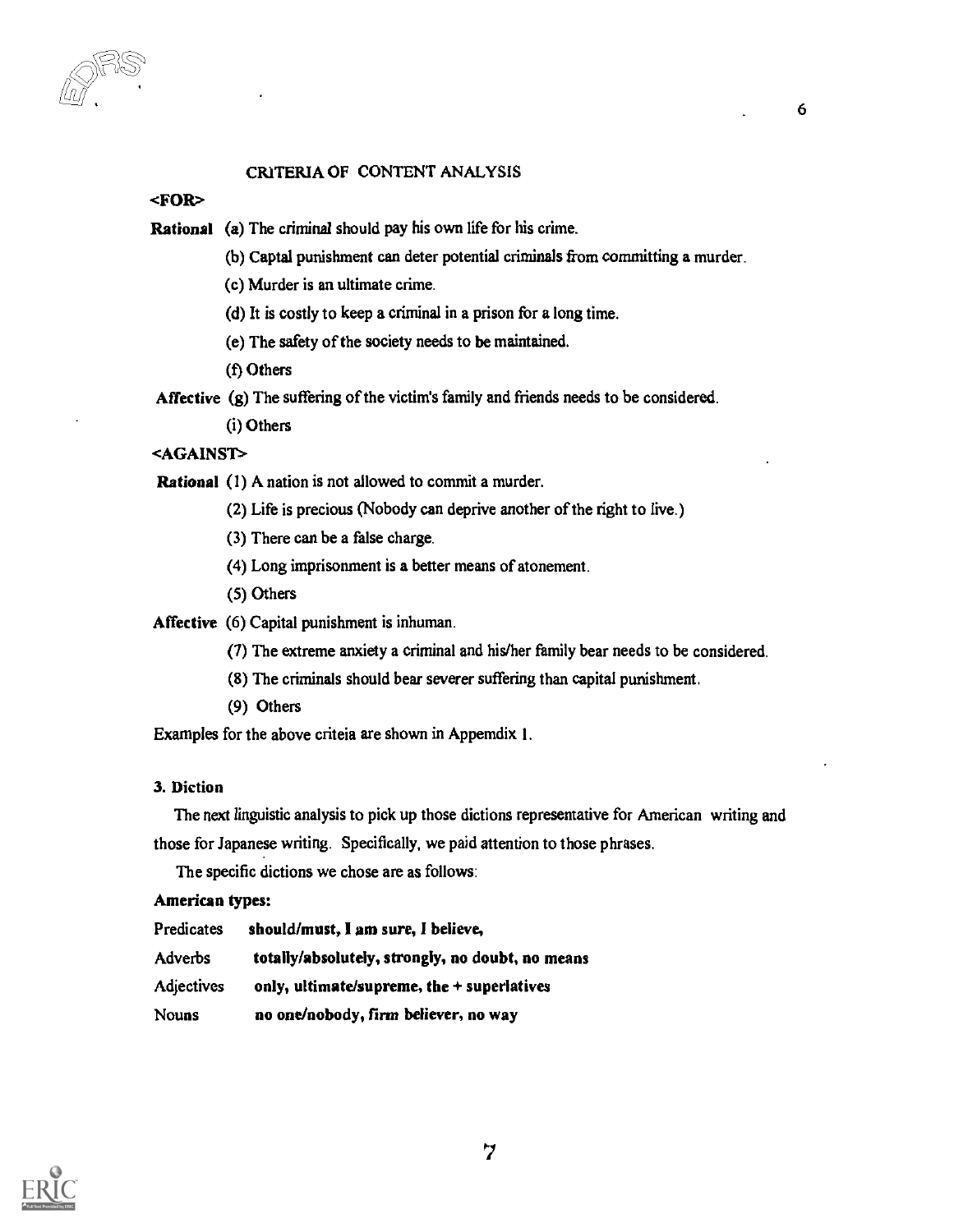-ur

#### Japanese types:

Predicates I think, I think (post-positioned), I wonder, I can't say, I'm not against (I don't agree(etc), I can't allow (I can't forgive, etc), may, might

Adverbs perhaps, maybe

Adjective sad

Noun sorrow

Looking at this list, we can say those dictions for American types are those of "emphatic devices", and those for Japanese types are "softening devices". We focused on these dictions because it is often said that the characteristics of American writing is often described as hyperbolic, and those of Japanese is downtoning. For example, Condon and Yousef (1975) give a following charming contrast in entertaining guests in either cultures:

"When entertaining a foreign guest, the US hostess might say: ' Eat all you can. I've spent all day fixing this and there are tons more in the kitchen.' Functionally, the Japanese equivalent is this: 'nani mo gozaimasenga....', a polite apology which literally meas, ' There is nothing to eat.' " We will investigate whether this contrast of "hyperbolic" vs. "downtoning" will hold true in this study.

## 4. Cultural aspect

The last analysis was to check into cultural influences on wilting. For those reflecting American culture, we focused on the following three tokens as representing American culture.:

(1) Counseling, (2) Biblical teaching, and (3) Taxpayer's standpoint. For the Japanese counterparts, the following three tokens were chosen: (I) Family , (2) Empathy, and (3) Concrete incidents. Examples for each of the cultural tokens are as follows:

Reflecting American culture:

(1) The murderer should go to couseling. (A3)

(2) God does not accept murdering innocent people. (A5)

(3) Why should we the tax payers pay for these murderers to live in jail. (Al2)

Reflecting Japanese culture:

 $(1)$ ...the sorrow of suffer's family increase. $(J11)$ 

(2) if one of your family is killed, can you permit the one who killed one of your family?

(3) For example the gas accident in the subway in Tokyo, browing up by the terroism in the  $U.S. A.$  and so on.  $(J15)$ 

More examples of the above cultural tokens are shown in Appendix 2.

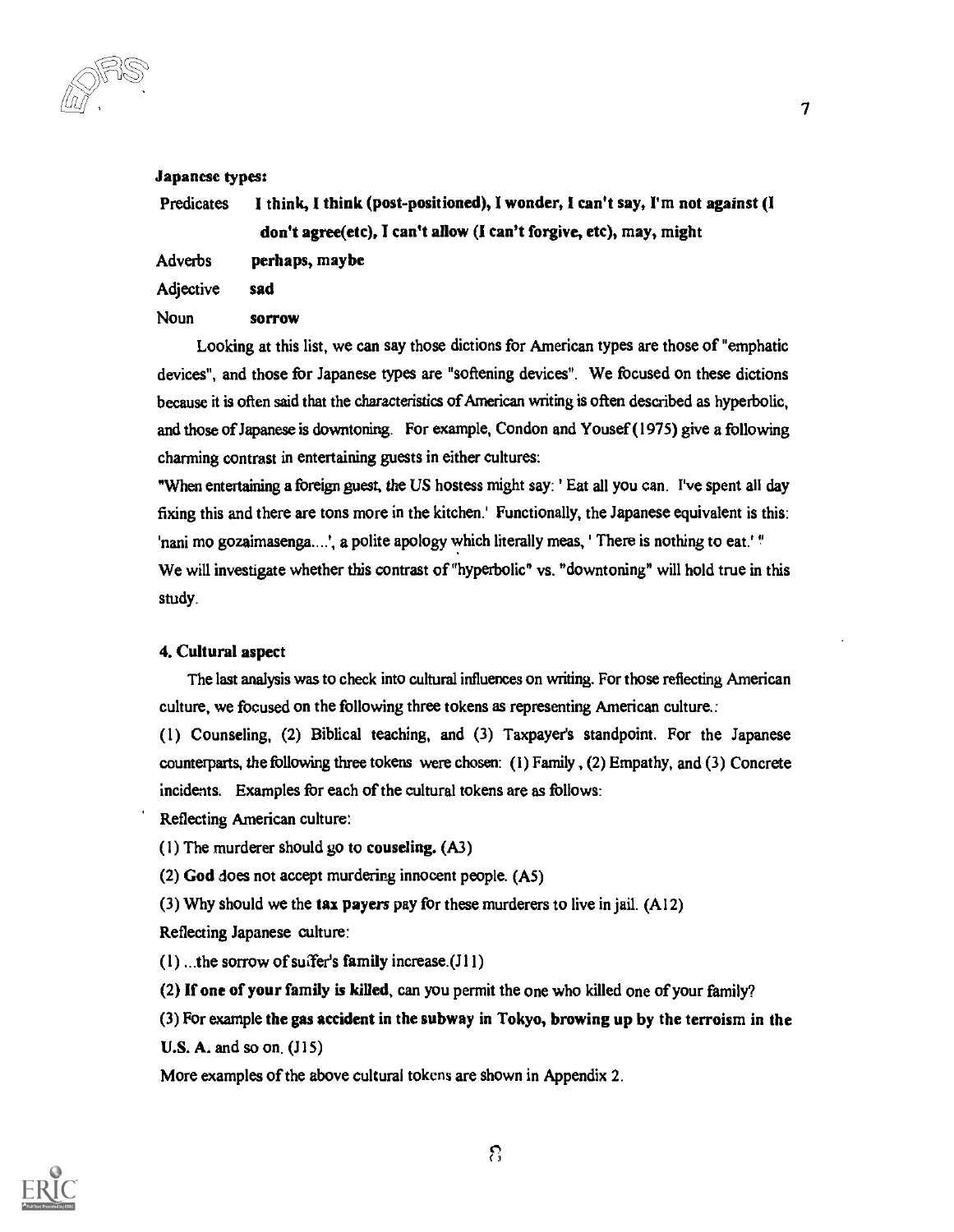## 111. Results and Discussion

## 1. Organizational pattern

Table 1 shows the number of occurrences of the seven different organizational units found in the American and Japanese writing samples.

| Organizational Unit TS C BI RE H<br>Groups |      |      |       |        |             | R  | A  | Total |
|--------------------------------------------|------|------|-------|--------|-------------|----|----|-------|
| American                                   | 19 - |      | 13 11 |        | $3 \quad 4$ | 46 | 9  | 105   |
| Japanese                                   | 26   | 20 I |       | 8 15 5 |             | 36 | 19 | 129   |

Table 1: The Number of Occurrences of Seven Different Organizational Units

A chi-square test was administered to see if there are any differences in the American and Japanese groups in terms of organizational pattern. The test confirmed statistically significant differences between the two groups ( $\chi$ <sup>2</sup>=13.63, *p*<.05).

Since the total numbers of the samples in the two groups were different, we calculated the average for organizational units for the two groups of subjects, as is shown in Figure 1.



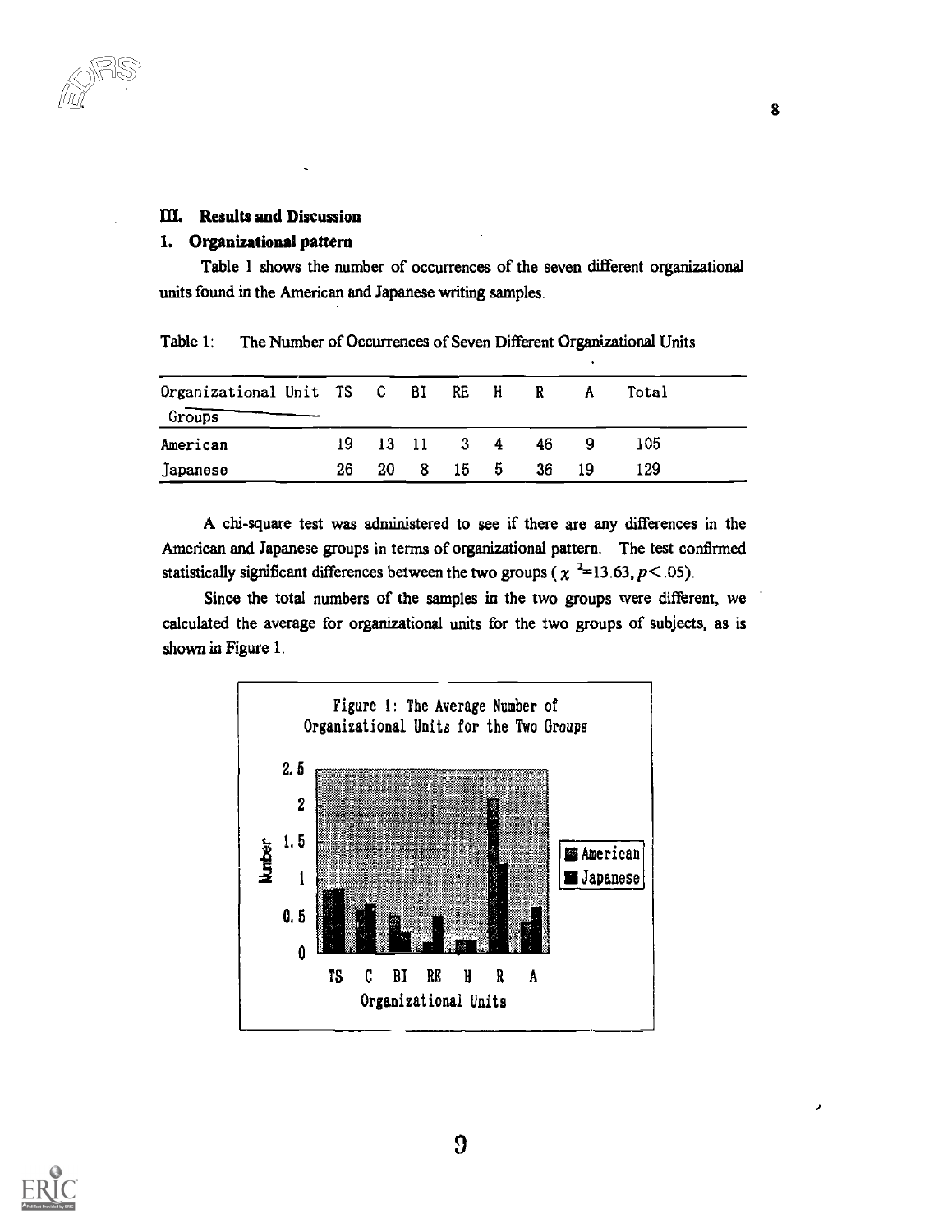As we have mentioned in the Procedure section, we posited the two hypotheses for the analysis of organizational pattern in the study. Namely, they were:

1) The American students use more Thesis Statements and Conclusions, whereas the Japanese students use more Hesitations; and

2) The Japanese students use more Reservations than the American students.

As Figure 1 shows, it was found that there was no significant difference between the two groups in Thesis Statement, Conclusion, and Hesitation, but that there was a significant difference in Reservation.

A large number of the American and Japanese students incorporated a Thesis Statement (86.36% for the American students and 86.67% for the Japanese students) and a Conclusion (59.10% for the American students and 66.67% for the Japanese students) in their xritings. In our analysis, both a Thesis Statement and a Conclusion are the units which can occur only once per writing, and a Conclusion is defined as the unit which can be counted as such only when preceded by a Thesis Statement. Thus, the result suggests that more than half the Japanese and American students in this study wrote in the "General-Specific" pattern with a Thesis Statement and a Conclusion. In addition, we can spot few occurrences of Hesitation--four instances in the American group and five instances in the Japanese group. This means that both the American and Japanese students in general stated their opinions as to capital punishment explicitly in a Thesis Statement and Conclusion, without hesitation.

However, far more instances of Reservations were observed in the Japanese group (15 occurrences) than in the American group (3 occurrences). The finding suggests that some Japanese students wrote in a circular way in which they changed their positions several times in their writings.

The following sample written by a Japanese student well demonstrates a circular pattern in which the writer changes her positions several times throughout the entire essay. All the grammatical and lexical errors are left intact.

TS

| [I agree with the capital punishment, because I think it is very necessary.] |  |  |
|------------------------------------------------------------------------------|--|--|
| RE                                                                           |  |  |

[I often watch many news on TV, a newspaper, and so on.

And many people discuss about the capital punishment.

When I listen to the opinion people is against the capital punishment, I sometimes think

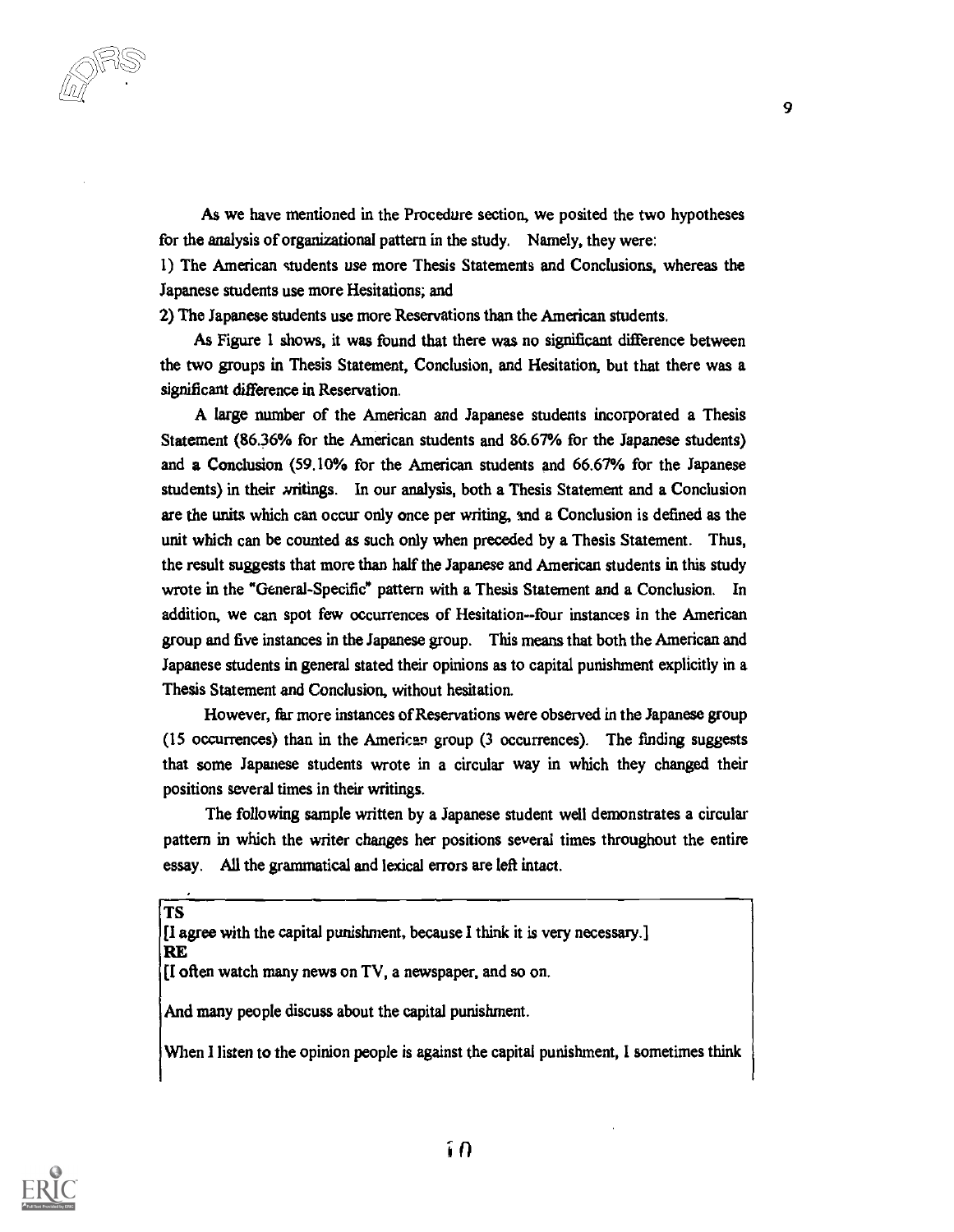deeply which is the best opinion?

This problem is ve. y difficult.

In this world many people become prisoner at different crime, killing people, make an

traffic accident, etc.

And all people aren't  $\Box \boxplus$  (atrocious), kindless, and don't have cold hearts.]

[But some of them like to kill people. Though he suffered from his illness in his heart, he

killed many people.

RE

RE

We must give him a punishment or he leave the police, he will kill people again. If he is

alive, he will kill people.]

 $\mathbf{R}$ 

[Of course, many of them change in the prison.] [But I think some them don't change.

They will not change in nis life. "If he doesn't change, we keep him in the prison

forever," people say.

But in my country even if he was said to have to keep in the prison without deciding the

date he can go out, An go out if he work seriously, even a bad prisoner!

I'm afraid of him to do the same thing again.

RE  $\mathbf R$ [I think it's wrong to do the capital punishment for everybody in the prison.] [But I'm

for doing it for the man who don't change.]

[Of course, there are many problems. "May the country kill people?' "Can't the

prisoner have the right?', etc.]

R [But they don't obey the rule, the law. I think they can't talk about his right, because

they don't do the things they have to do.

 $\mathbf{C}$  | In New York, the capital punishment will be done again. I think it's natural. [In the

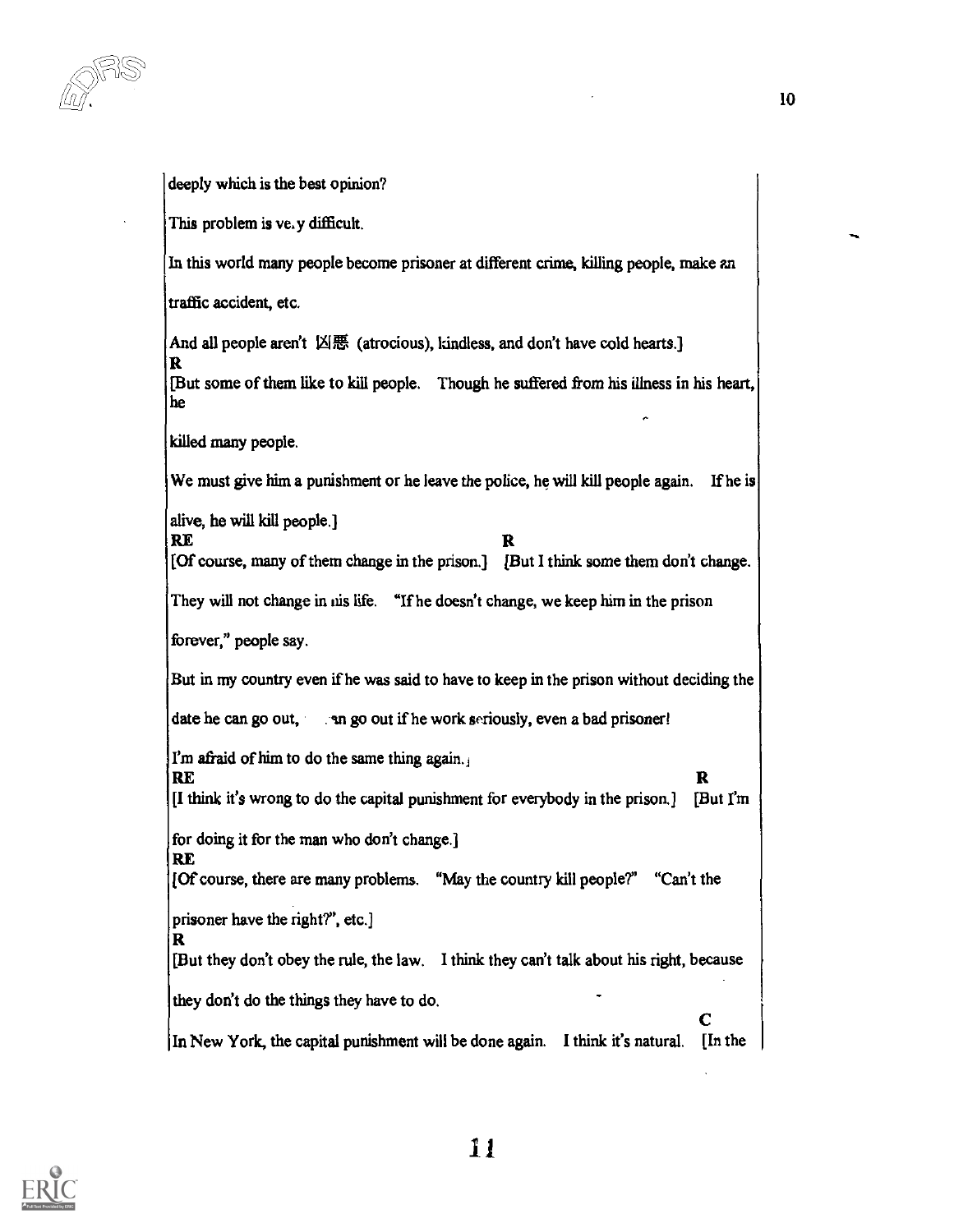age, people thought it isn't necessary, but in this world there are many crimes without the

capital punishment.]

$$
[\text{TS}] \rightarrow [\text{RE}] \rightarrow [\text{R}] \rightarrow [\text{RE}] \rightarrow [\text{R}] \rightarrow [\text{RE}] \rightarrow [\text{R}] \rightarrow [\text{RE}] \rightarrow [\text{R}] \rightarrow [\text{C}]
$$

In this sample, she first agrees with capital punishment. However, she begins to ask herself. "Which is the best opinion?" and says, "This problem is very difficult." After that, she manages to support her initial claim that she agrees with capital punishment, but at several places, she takes an opposite position with the frequent use of a conjunction "but." For instance, she says, "We must give him [a convict] a punishment or ... he will kill people again. If he is alive, he will kill people again." But in the next sentence, she reserves this claim and states, "Of course many of them change." Then, again, she changes her position in the next sentence, which starts with "but" and goes like this: "But I think some them don't change. They will not change in his life." The whole essay is written in a circular pattern with four instances of Reservation.

#### 2. 1 hetorical appeals

#### a. Frequency count

The next analysis was the frequency count of the two kinds of appeals, namely, the Rational and Affective Appeals.

Here, we should mention the fact that the two groups had no definite preference in choosing the position, as is shown in Table 2. A chi-square test indicated that no significant difference was found in the distribution of positions taken between the two groups ( $\chi$ <sup>2</sup>=1.67, p <.05). Therefore, the following analysis was conducted to see how and what appeals the American and Japanese writers employed to support the position, regardless of the writer's position as to capital punishment.

Table 2: Distribution of Positions Taken by Two Groups

| Positions | For          | Against      | Neither    |  |
|-----------|--------------|--------------|------------|--|
| Groups    |              |              |            |  |
| American  | 11 (50, 00%) | 7(31.82%)    | 4(18, 18%) |  |
| Japanese  | 14 (46.67%)  | 12 (40, 00%) | 4(13, 33%) |  |

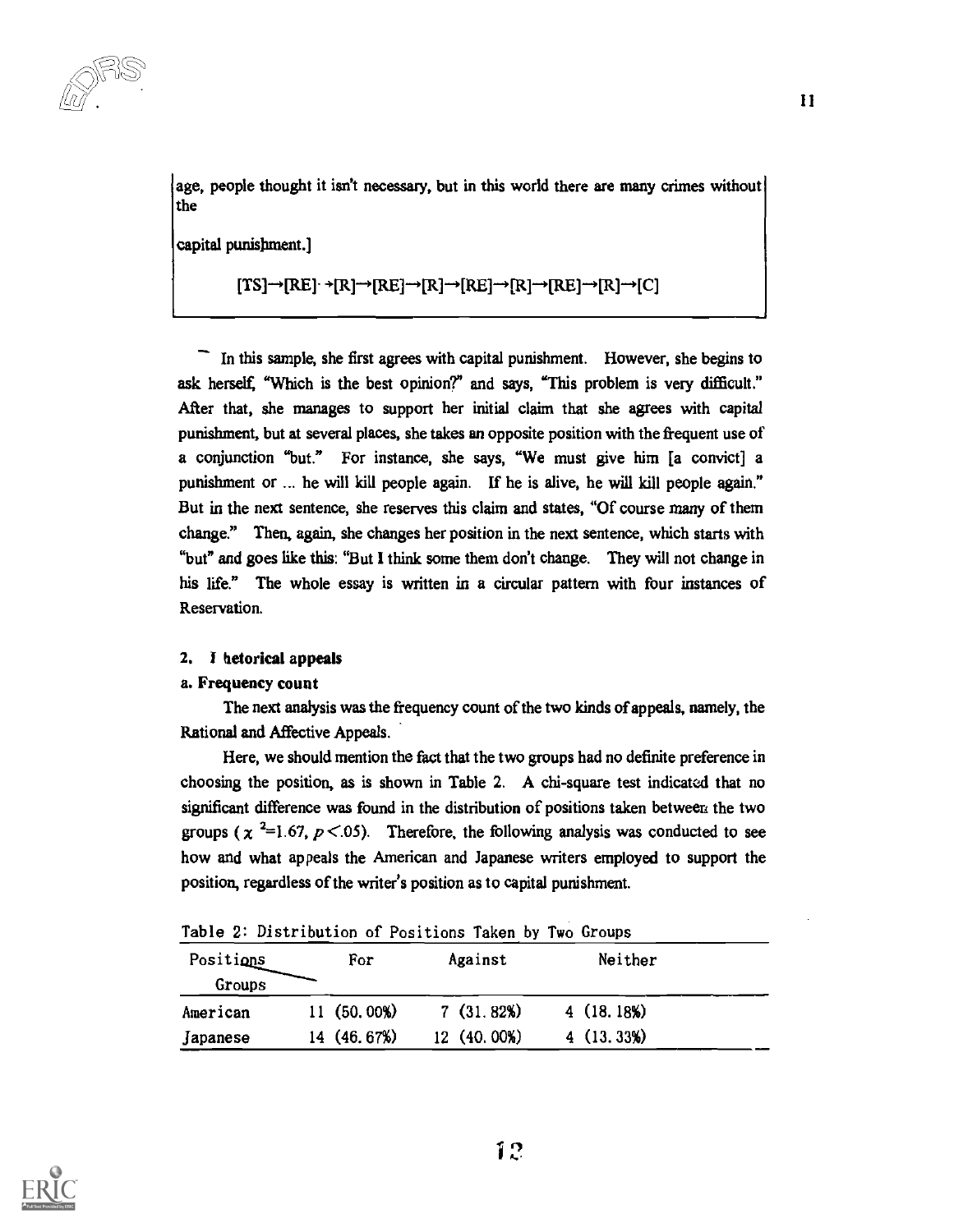Table 3 presents how many times the Rational and Affective Appeals appeared in the two groups of argumentative writings.

| Appeals<br>Groups | Rational    | Affective  | Total |  |
|-------------------|-------------|------------|-------|--|
| American          | 46 (83.63%) | 9(16, 36%) | 55    |  |
| Japanese          | 36(65, 45%) | 19(34.55%) | 55    |  |

Table 3: The Number of Rational and Affective Appeals in the Two Groups

A chi-square test confirmed that there were statistically significant differences between American and Japanese groups for the number of Rational and Affective Appeals ( $\chi$  <sup>2</sup>=4.79, *p* < .05).

Figure 2 shows the fraction of each appeal for the two groups. We can see that the American students used far more Rational Appeals (83.63%) than the Japanese counterparts (65.45%), who employed, in conrast, far more Affective Appeals (34.55%) than the American subjects (16.36%). In persuading the audience, the Japanese tend to take emotional strategies through which the writer tries to evoke empathy in the reader's



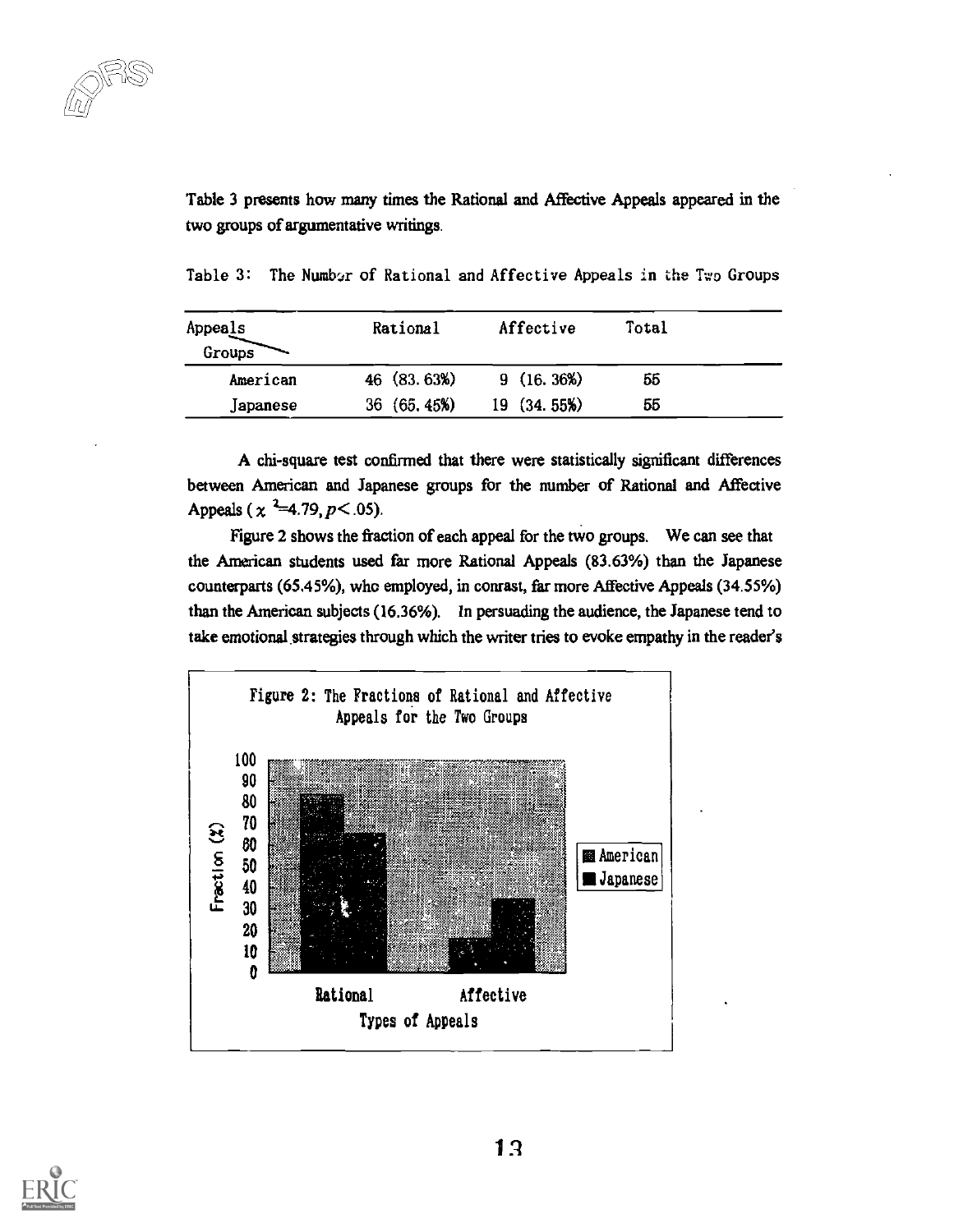mind. On the other hand, the American approach seems to assume an assertive stance by which the writer attempts to lead the reader to understand his claim by using logical reasoning. This finding supports Okabe's notion on the dichotomous difference between Western and Japanese rhetorics, which we referred to in our Introduction.

#### b. Content of appeals

Both the Rational and Affective Appeals were further classified into different content categories.

Table 4 lists the numbers of the two appeals which fell into the different categories.

| Groups<br>Appeals |                 | American                 | Japanese                |  |
|-------------------|-----------------|--------------------------|-------------------------|--|
| For               |                 |                          |                         |  |
| Rational          | a               | 8(14.55%)                | %)<br>11 (20            |  |
|                   | b               | 6(10.91%)                | (1.82%)<br>$\mathbf{1}$ |  |
|                   | $\mathbf c$     | 4(7.27%)                 | 3(5.45%)                |  |
|                   | $\mathbf d$     | (7.27%)<br>4.            | %)<br>(0)<br>0          |  |
|                   | e               | 7(12.73%)                | 7(12.73%)               |  |
|                   | $\mathbf f$     | 3(5.45%)                 | (1.82%)<br>$\mathbf{1}$ |  |
| Affective         | g               | 3(5.45%)                 | 12 (21.82%)             |  |
|                   | h               | %)<br>( 0<br>0           | 1(1.82%)                |  |
| Against           |                 |                          |                         |  |
| Rational          | 1               | 3(5.45%)                 | 1(1.82%)                |  |
|                   | $\overline{2}$  | 2(3.64%)                 | 3(5.45%)                |  |
|                   | 3               | 4(7.27%)                 | 3(5.45%)                |  |
|                   | 4               | 3(5.45%)                 | (7.27%)<br>4            |  |
|                   | 5               | 2(3.64%)                 | 2(3.64%)                |  |
| Affective         | $6\phantom{1}6$ | %)<br>$\sqrt{0}$<br>0    | 1(1.82%)                |  |
|                   | $\overline{7}$  | 2(3.64%)                 | (1.82%)<br>1            |  |
|                   | 8               | 4(7.27%)                 | 2(3.64%)                |  |
|                   | 9               | %)<br>0<br>€<br>$\bf{0}$ | 2(3.64%)                |  |
|                   | Total           | 55                       | 55                      |  |

Table 4: The Number of Appeals in Different Content Categories

When examined by a chi-square test, it was found that there are significant differences between the two groups in terms of the content of the Rational and Affective

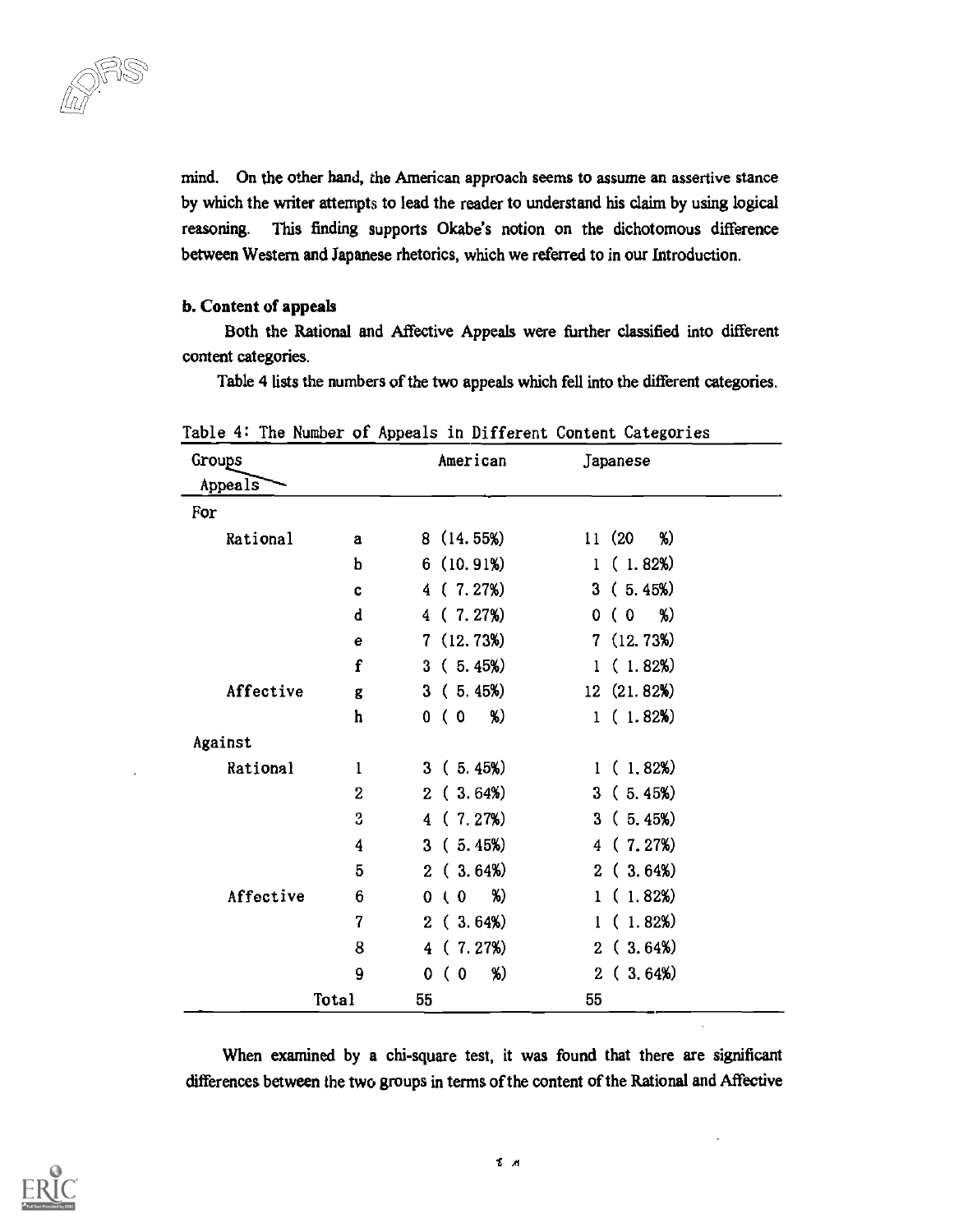$\lnot$  and  $\lnot$ 

## Appeals ( $\chi^2$ =21.07, *p* < .05).

Again, we converted the data in Table 4 into the fraction in percentage, as is shown in Figures 3 and 4.



![](_page_14_Picture_4.jpeg)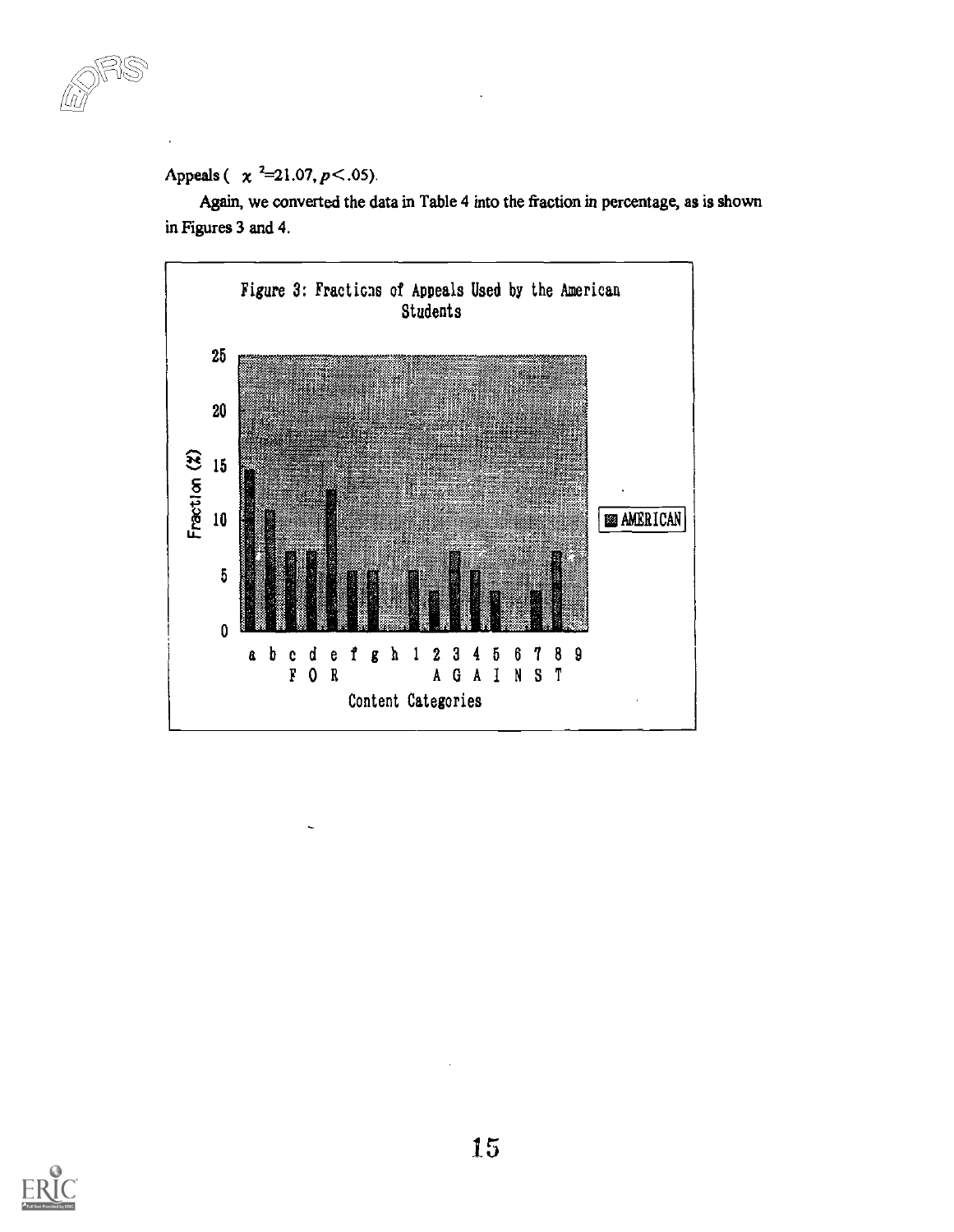![](_page_15_Figure_1.jpeg)

As we can see in Figures 3 and 4, the category which the American subjects used most frequently was (a) (The criminal should pay his own life for his crime.), and the category which the Japanese subjects relied on most was (g) (The suffering of the victim's family and friends need to be considered.). This suggests that the typical argumentative strategy used by the American students was quite logically-oriented: to justify capital punishment by the logic in the Old Testament, "a life for a life, an eye for an eye, a tooth for a tooth", namely, if one deprives another of a precious life, one should pay one's own life. In contrast, the typical strategy employed by the Japanese writers was more emotionally-oriented: to appeal to the readers' emotions, asking for the need to take the position of the victim's family and friends and to consider their sufferings.

## 3. Diction

The next analysis concerned the types of diction preferred by the two groups of writers. We counted the number of subjects who used each item of diction of the American and Japanese types at least once somewhere in their writings. Table 5 presents the number of subjects who used each item of the American types of dicion, whereas Table 6 shows the number of subjects who used the Japanese types of diction.

![](_page_15_Picture_5.jpeg)

1)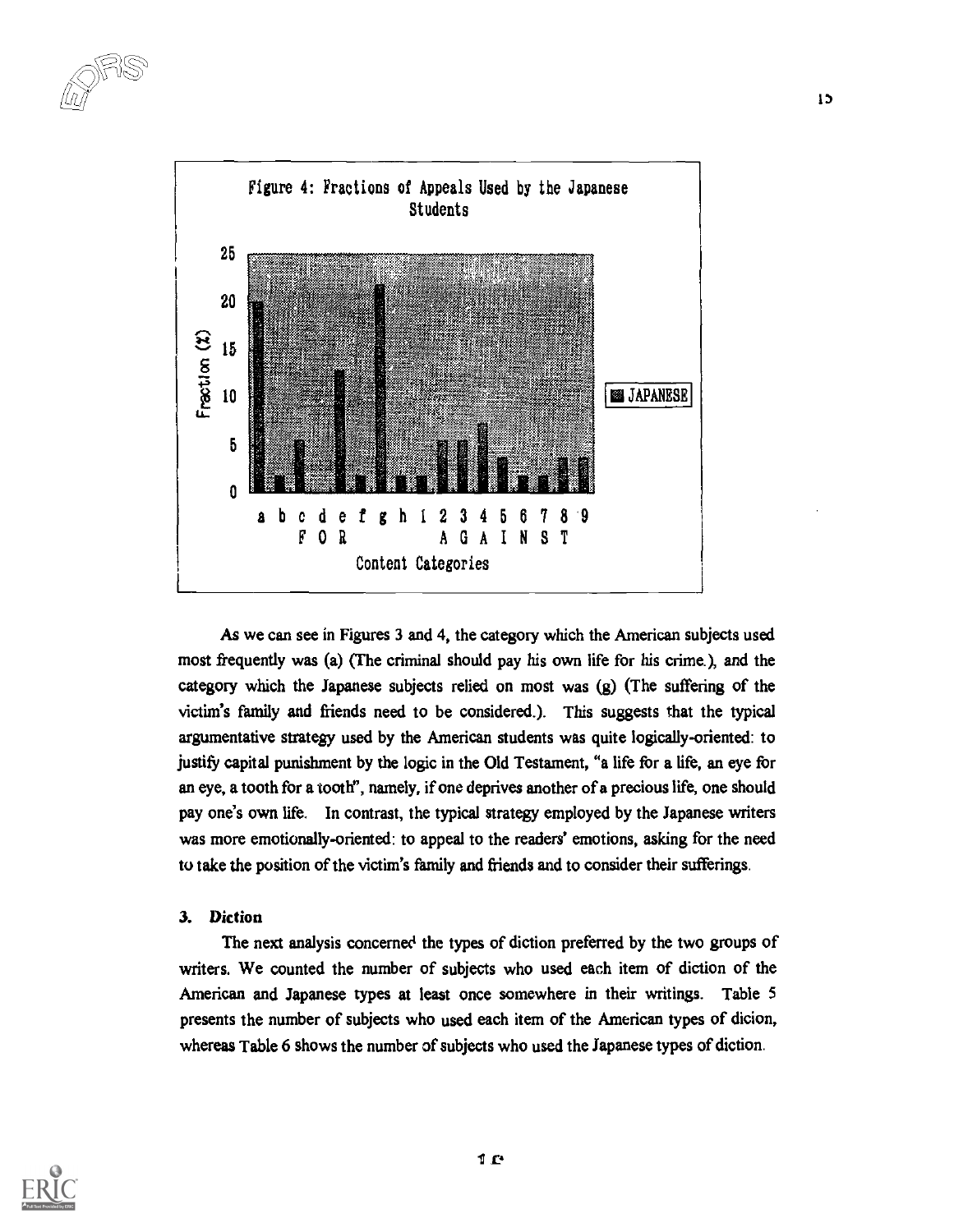| Groups<br>Types |                                          | American    | Japanese                              |
|-----------------|------------------------------------------|-------------|---------------------------------------|
| Predicates      | should/must                              | 21 (95.45%) | 16 (53.33%)                           |
|                 | I am sure                                | i $(4.54%)$ | %)<br>$\mathbf{0}$<br>0 (             |
|                 | I believe                                | 2(9.09%)    | %)<br>$\mathbf 0$<br>0 <sup>0</sup>   |
| Adverbs         | totally/absolutely/<br>strongly/entirely | 6(27.27%)   | 3(10.00%)                             |
|                 | no doubt                                 | 1(4.45%)    | - %)<br>0 <sup>0</sup><br>$\mathbf 0$ |
|                 | by no means                              | 1(4.45%)    | $0 \frac{8}{2}$<br>0(                 |
| Adjectives      | only                                     | 6(27.27%)   | 2(6.67%)                              |
|                 | ultimate/supreme                         | 2(9.09%)    | $0, $ %)<br>0.                        |
|                 | the + superative                         | 8(36.36%)   | 5(16.67%)                             |
| Nouns           | no one/nobody                            | 4(18.18%)   | 4(13.33%)                             |
|                 | firm believer                            | (4.54%)     | %)<br>0<br>0                          |
|                 | no way                                   | 1(4.54%)    | %)<br>0<br>0                          |

Table 5: The Results of the Analysis of Diction of the American Types

|  |  | Table 6: The Results of the Analysis of Diction of the Japanese Types |  |  |
|--|--|-----------------------------------------------------------------------|--|--|
|--|--|-----------------------------------------------------------------------|--|--|

 $\ddot{\phantom{a}}$ 

| Groups<br>Types |                                   | American               | Japanese      |
|-----------------|-----------------------------------|------------------------|---------------|
| Predicates      | I think (pre-positioned)          | 9(40.91%)              | %)<br>24 (80) |
|                 | I think (post-positioned) 0       | %)<br>(0)              | %)<br>6(20)   |
|                 | I wonder                          | %)<br>0(0)             | 2(6.67%)      |
|                 | I can't say                       | %)<br>0(0)             | 3(10)<br>%)   |
|                 | I'm not against/<br>I don't agree | %)<br>0 <sup>0</sup>   | 3(10)<br>%)   |
|                 | I can't allow/<br>I can't forgive | %)<br>0 <sup>0</sup>   | 5(16.67%)     |
|                 | may, might                        | 7(31.82%)              | 7(23.33%)     |
| Adverbs         | perhaps, maybe                    | 1(4.54%)               | 8(26.67%)     |
| Adjective       | sad                               | %)<br>$\mathbf 0$<br>0 | %)<br>3(10)   |
| Noun            | SOPTOW                            | %)<br>0<br>0           | %)<br>3(10)   |

![](_page_16_Picture_5.jpeg)

 $\ddot{\phantom{0}}$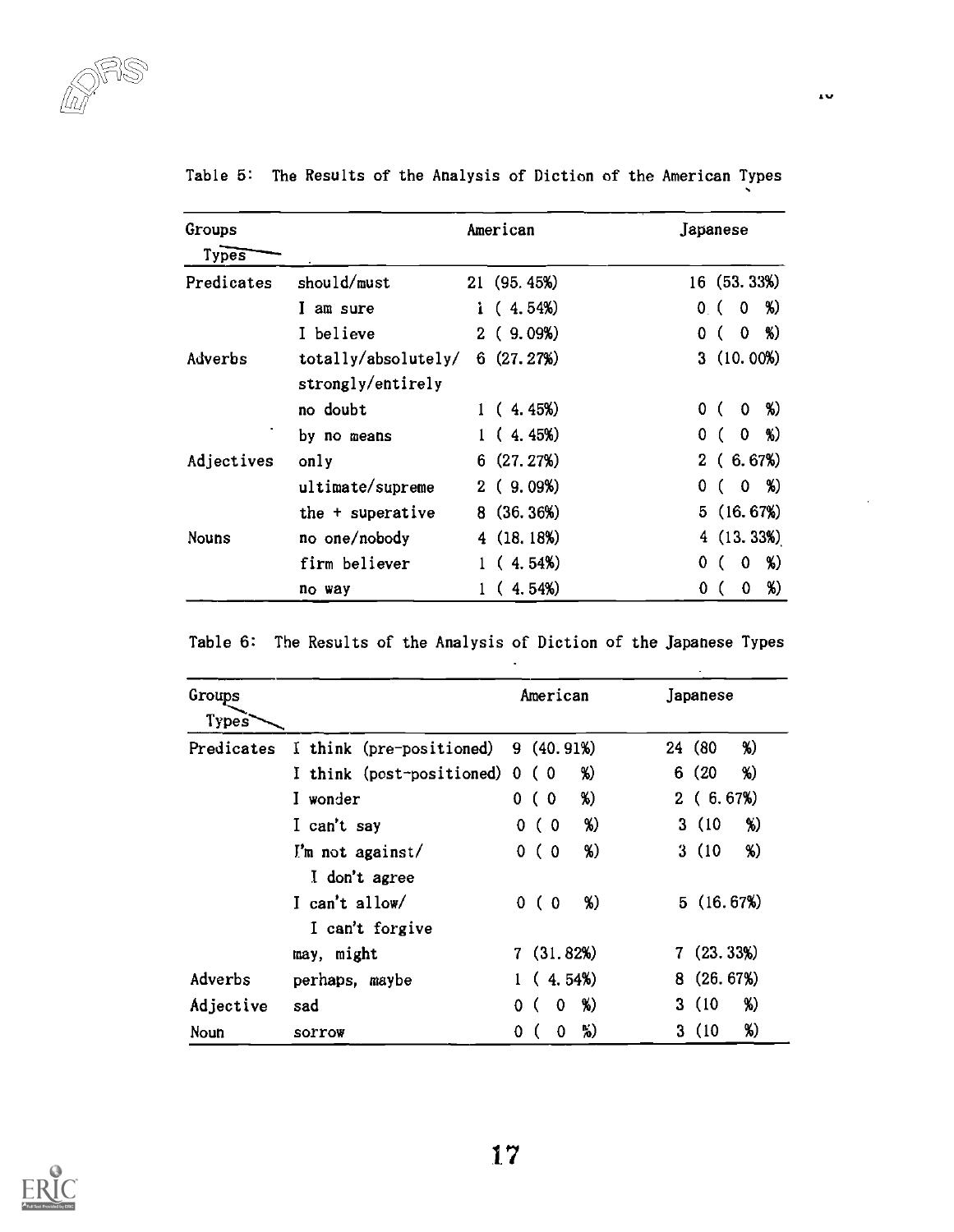As we can see in Tables 5 and 6, each group had a particular preference in the choice of diction. The types of diction preferred by the American subjects function as an "emphatic device," while those preferred by the Japanese counterparts act as a "softening device." These devices we observed in written discourse resemble those devices which pragmatics researchers noticed in spoken discourse and called "upgraders" and "downgraders" respectively (Blum-Kulka, House & Kaspter, 1989).

Specifically; the American students tended to emphasize the importance of their claim with such diction as "should" (53.3%)," "totally, absolutely, strongly, entirely" (27.3%), "only" (27.3%), "the + superlative" (36.4%), and "no one, nobody" (18.2%). None of the Japanese students used such phrases as "I am sure," "I believe," "no doubt," "by no means," "ultimate, supreme," "firm believer," and "no way."

On the other hand, the Japanese students preferred to mitigate their tone, using those expressions like "I think'and "maybe, perhaps" (26.67%). The use of "I think" is worth noting: as many as 80% of the Japanese students used this expression before stating their opinions (as in "I think capital punishment isn't so good thing" (J17)), and those post-positioned were only found in the Japanese samples (20%) (as in "To save a big crime, there must be the capital punishment, 1 think" (J10)). The prevalent use of this post-positioned "1 think" reflects the Japanese student's hesitation in assuming a decisive attitude. Also, this is a case of grammatical transfer from Japanese, in which it is obligatory to place this phrase, "I think" (omou) at the end of the sentence. In addition, though the numbers of instances were not large, emotional phrases characterize some of the Japanese samples: "I can't allow"(16.67%), "sad"(10%), and "sorrow" (10%). Thus, we can see, in the choice of diction as well, the American students' orientation towards the Rational Appeals and the Japanese students' orientation towards the Affective Appeals.

#### 4. Cultural aspects

The fourth analysis was to probe the cultural aspects in the two groups' writings. Table 7 shows how many times the American and Japanese cultural tokens appeared in the samples.

![](_page_17_Picture_6.jpeg)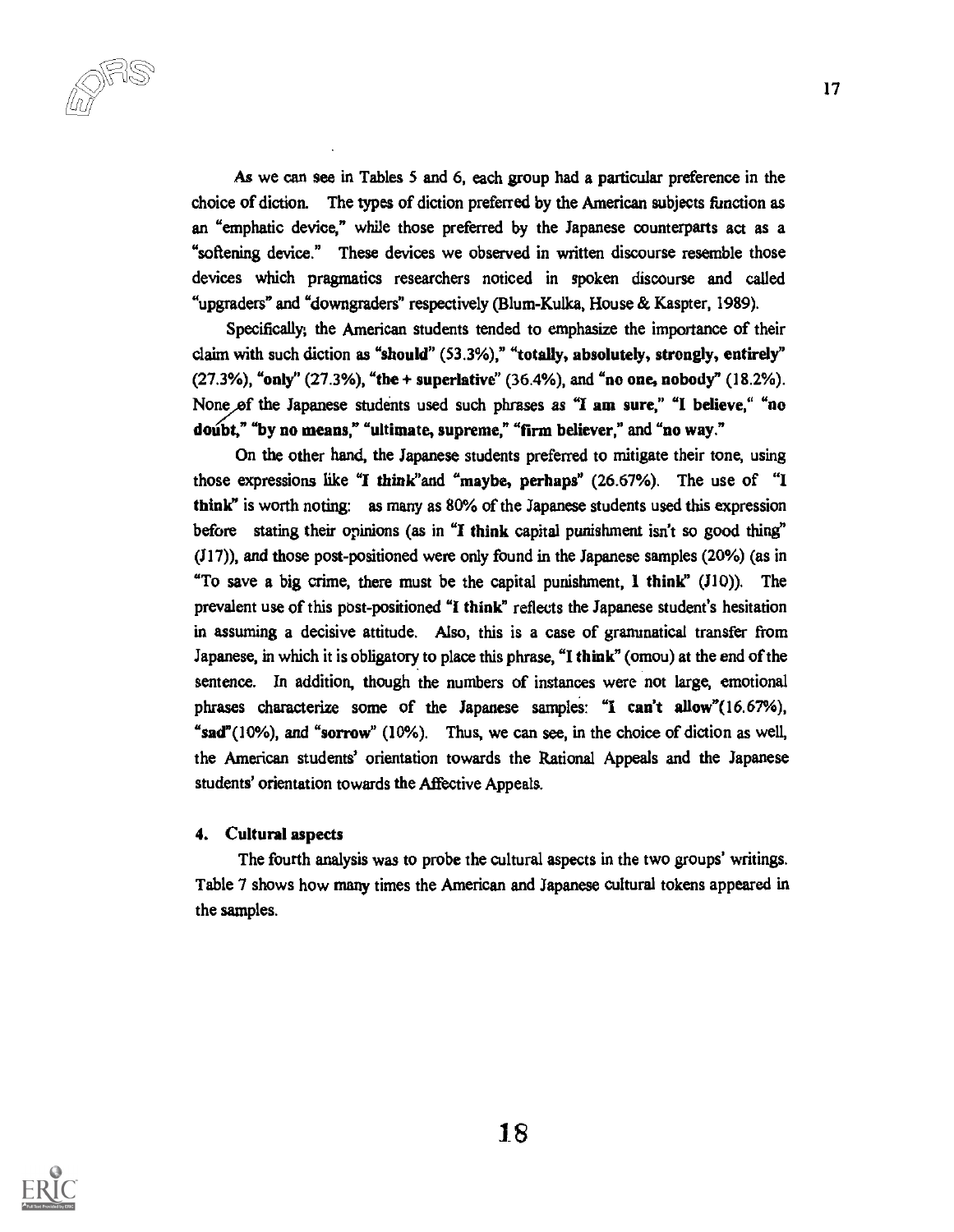| Groups                | American | Japanese |  |
|-----------------------|----------|----------|--|
| Cultural tokens       |          |          |  |
| American              |          |          |  |
| Counseling            | 2        | 0        |  |
| Biblical teaching     | 5        | 0        |  |
| Taxpayer's standpoint | 4        | 0        |  |
| Japanese              |          |          |  |
| Family and friends    | 4        | 13       |  |
| Empathy               | 0        | 7        |  |
| Concrete incidents    | 7        |          |  |

Table 7: The Results of the Analysis for Cultural Aspects

Some of the American student writers backed up their opinion. -eferring to "counseling," "Biblical teaching," and "the taxpayer's standpoint." Thus, one American student writes, "the murderer should go to counseling" (A3), another writes, "God does not accept murdering innocent people" (A5), and still another writes, "Why should we the tax payers pay for these murderers to live in jail?" (Al2). None of the Japanese students referred to these cultural points. On the other hand, a great number of the Japanese students indicated the need to consider the victim's "family and friends," saying "if I were parents of a person who was killed by that man, I can't stand whatever he have reason " (J5). And as we can see in this sentence, more than half of the references to the family (53.84%) were written in the subjunctive mood ("if I were parents of a person who was killed by that man..." or "If one of your family is killed, can you permit the one who killed one of your family?"). This mirrors a Japanese cultural value of "empathy," the common definition of which is "to put yourself in someone else's shoes." The Japanese students also tended to cite concrete incidents as examples to support their opinions. This might suggest the Japanese cultural tendency to avoid the rational and to prefer the tangible.

#### 5. Sample writings

In this section, we would like to explain the results we have discussed so far more in detail with concrete examples, showing sample writings which represent the American and Japanese groups respectively.

![](_page_18_Picture_6.jpeg)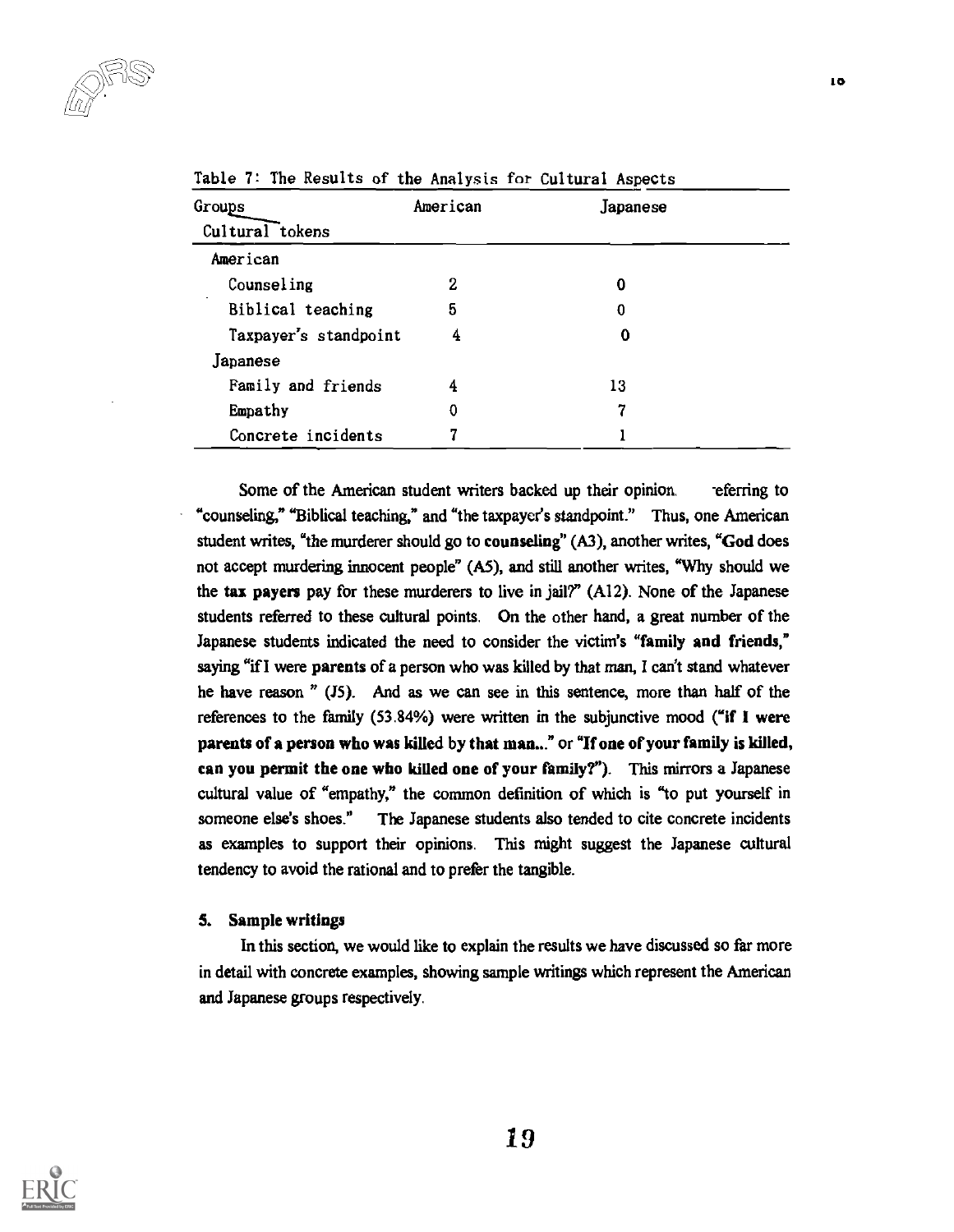## 5.1 Sample 2; The American group

Sample 2 is written by Subject A5, who represents the American group.

TS [Murdering is the ultimate crime in society today. The only way to protect society is by stopping murders and the way to stop them is to have capital punishment.]  $R(a)^*$ [Life is the greatest gift of all. In the Bible, one of the commandment is "Though shall not kill." When a person murders, he is going against God and taking away God's gift. Nobody has that right to kill someone so in society should execute the murderer for the sin he committed. R(e) [In the United States many states do not have capital punishment. The consequence for murderer is life in prison. Most of the time the person guilty of murder does not spend the rest of his life in prison. These people get out for good behavior and for speaking out against murder. In some states, due to extensive overcrowding, these people guilty of murder are released before the fifth feat of their sentence. They are put back on the street they are again tempted to murder.] R(a) [If any other crime is committed by a person or society they can recover. If murder is done there is no way to recover. God does not accept murdering innocent people so neither should his followers. Therefore, murderers should pay the ultimate price for what they did.  $\bf{C}$ [Capital punishment is the only way for society to set the example that murder will not be tolerated.]

![](_page_19_Picture_4.jpeg)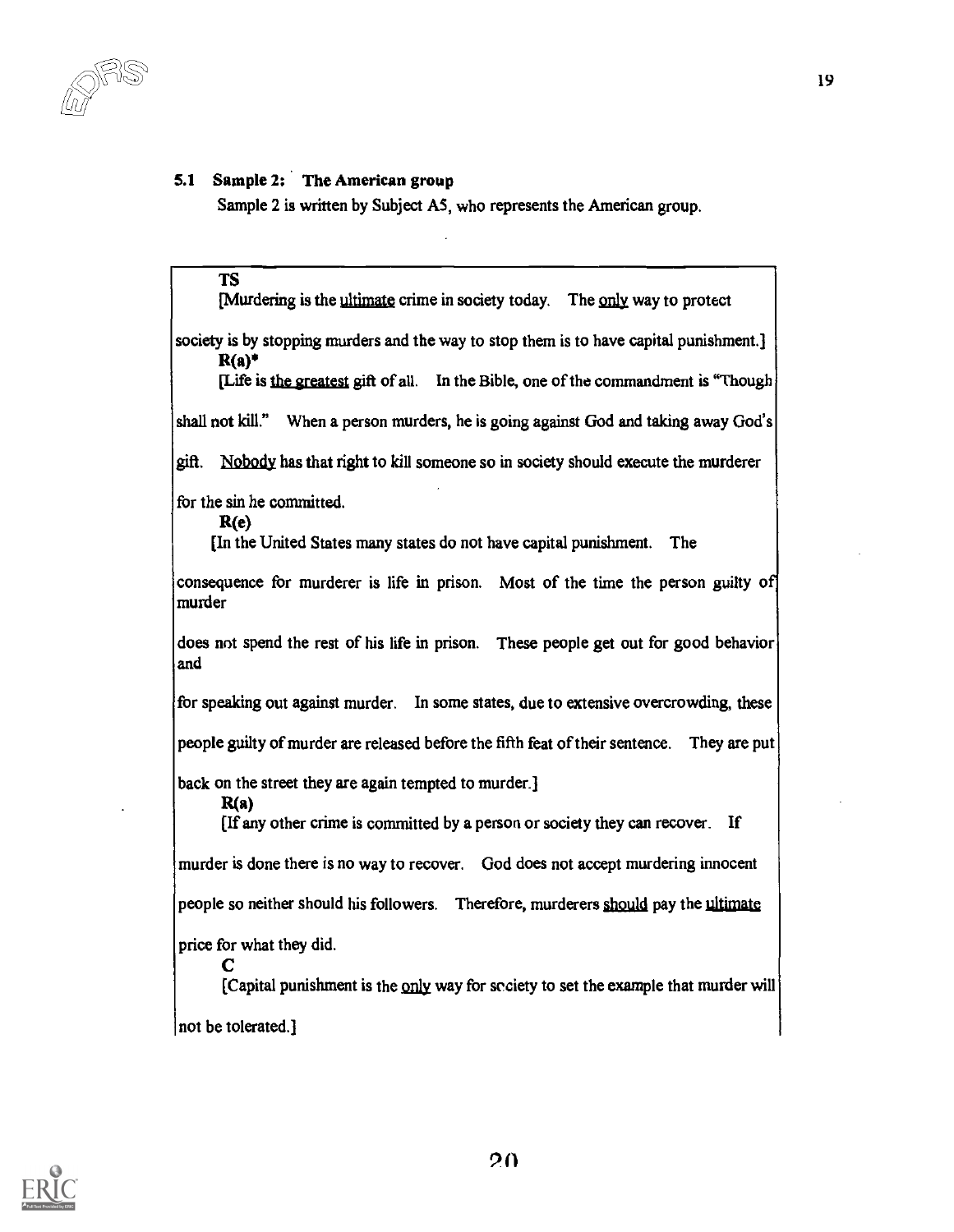Note: "R(a)" means a Rational Appeal whose content category is (a)

$$
[TS] \rightarrow [R(a)] \rightarrow [R(e)] \rightarrow [R(a)] \rightarrow [C]
$$

This sample is organized in the "General-specific" pattern in which a Thesis statement is placed at the outset and a Conclusion is placed at the end. In the Thesis Statement, this American student clearly supports capital punishment, saying, "The way to stop them [murders] is to have capital punishment." And he restates his idea in the Conclusion, in which he says that "Capital punishment is the only way for society to set the example that murder will not be tolerated."

The claim stated in the Thesis Statement is supported by three Rational Appeals. No Affective Appeal is used in this sample. The first Rational Appeal is presented in the framework of the Old Testament, referring to the Ten Commandment and the logic of "a life for a life, an eye for an eye, a tooth for a tooth." Thus, this Rational Appeal clearly reflects one of the American cultural values, that is, Biblical teaching.

Moreover, the student emphasizes his argument with several items of American types of diction, such as "ultimate," "only," "the greatest," "nobody," "should," again, "ultimate," and "only."

#### 5.2 Sample 3: The Japanese group

The next sample, Sample 3, is written by Subject 313 and represents the Japanese group of writers.

TS

[Clearly fin not against capital punishment: namely I was for it.]

#### RE

[Many people say everyone even if he is murderer has human right and we must respect

him maximumly of course even if he is murderer.]

#### A(g)

[But I don't agree with this. If one of your family is killed, can you permit the one who

killed one of your family? As for me, I never permit him, even if I am given how many

money. The one who got great sorrow will never twice forget the sorrow. Then, what

![](_page_20_Picture_16.jpeg)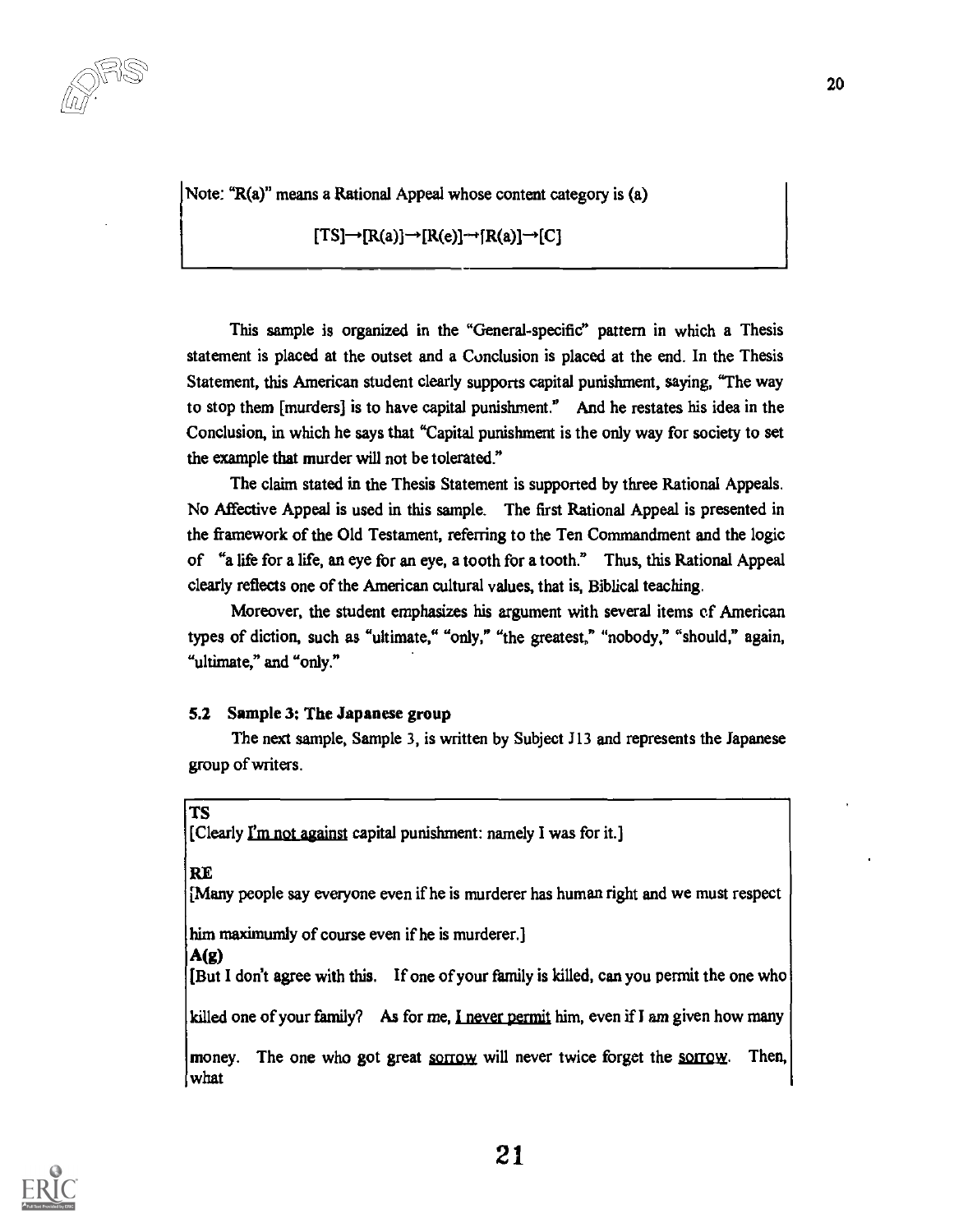on earth how we can deal with the sorrow that didn't know where it goes. We  $\bf{C}$  and  $\bf{C}$  and  $\bf{C}$ cannot want to be sorrow all our life.] [So the one who killed anyone should be told "capital punishment."]

$$
[\text{TS}] \rightarrow [\text{RE}] \rightarrow [A] \rightarrow [C]
$$

Sample 3 is also organized in the "General-Specific" pattern with a Thesis Statement and a Conclusion. However, in this sample, just after the Thesis Statement, a Reservation appears, and then, the initial claim is again supported by an Affective Appeal. In the Thesis Statement, this student agrees with capital punishment, and immediately after that, reserves his position, saying, "Many people say everyone even if he is murderer has human right and we must respect him maximumly of course even if he is murderer." But again, he says, "But I don't agree with this," and begins to argue for capital punishment.

The appeal which the student uses to support his position is an Affective one. This Affective Appeal is so strong as to involve the reader emotionally.

If one of your family is killed, can you permit the one who killed one of your family? As for me, I never permit him, even if I am given how many money. The one who got great sorrow will never twice forget the sorrow. Then, what on earth how we can deal with the sorrow that didn't know where it goes. We cannot want to be sorrow all our life.

He phrases his Affective Appeal in the subjunctive mood, "If one of your family is killed..., " thus inducing the reader to empathize with the suffering of the victim's family. Along with the subjunctive mood, he uses the second-person point of view, "you," to involve the reader into his personalized approach (Sorenson, 1992).

The student makes use of several softening devices with the Japanese types of diction, saying, "I'm not against" and "I don't agree" instead of using more direct expressions like "I'm for" and "I disagree." He also employs several emotional phrases and words, such as "I never permit him" and "sorrow" to create the emotional tone.

![](_page_21_Picture_8.jpeg)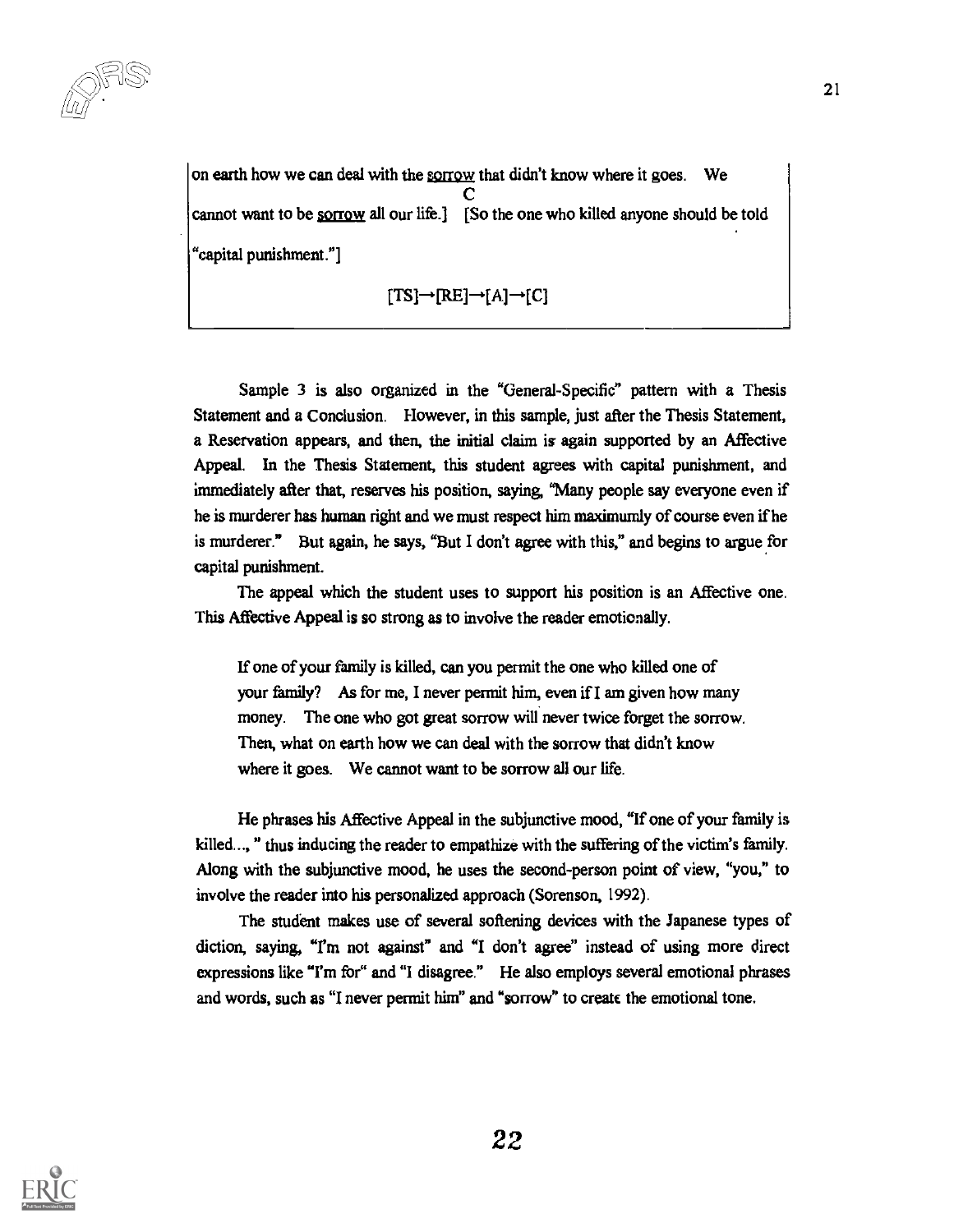IV. Conclusion

ur) -

The purpose of this study was to uncover the differences in argumentative essay writing between distinctively different two groups: Japanese students and American students. The focus was placed on 1)organizational pattern, 2)rhetorical appeals, 3) diction, and 4) cultural aspect.

In the organizational pattern, the difference was found in the organizational unit called Reservation. The frequent use of Reservation by the Japanese writers characterizes the Japanese writing which gives the impression of circularity as Kaplan terms.

In terms of rhetorical appeals, we found that American students used more Rational Appeals than Japanese students, while Japanese students use more Affective Appeals than American students.

When we looked at the content of appeals more closely, we found that the typical argumentative strategy used by the American students was logically-oriented ones, e.g., to justify capital punishment by the logic "an eye for an eye, a tooth for a tooth". In contrast, the typical strategy employed by the Japanese writers was more emotionally-oriented, appealing to the readers' emotions, aiming the effect of empathy, e.g., to take the position of the victim's family and friends and to consider their sufferings.

In the analysis of diction, we found a particular preference in the choice of diction in either group. The types of diction preferred by the American students were those of "emphatic device", such as "should", "the + superlatives", and "I believe", etc. On the other hand, the Japanese students preferred to use "softening devices" or hedges, such as "I think", "maybe". Also, it was found that the Japanese students often used emotional phrases such as "sad" and "sorrow."

Our last focus was on cultural aspect. We found distinctive differences in preferred cultural tokens by the both groups. American students often referred to "counseling", "Biblical teaching" and "taxpayer's standpoint." However, there was no references to these tokens by the Japanese counterparts. In contrast, Japanese students often touched upon the need to consider the victim's family and friends, and their approach was the one that aims at "empathy". In addition, it was also found that Japanese students liked to use concrete incidents to support their opinion.

The present study was carried out with the limited scope, the analysis of an argumentative essay on capital punishment. For the future research, the following research questions can be taken into consideration:

- (1) What kinds of appeals do Japanese students use when writing on a different topic?
- (2) Does the use of rational and affective appeals differ depending on students' levels of English proficiency?

![](_page_22_Picture_10.jpeg)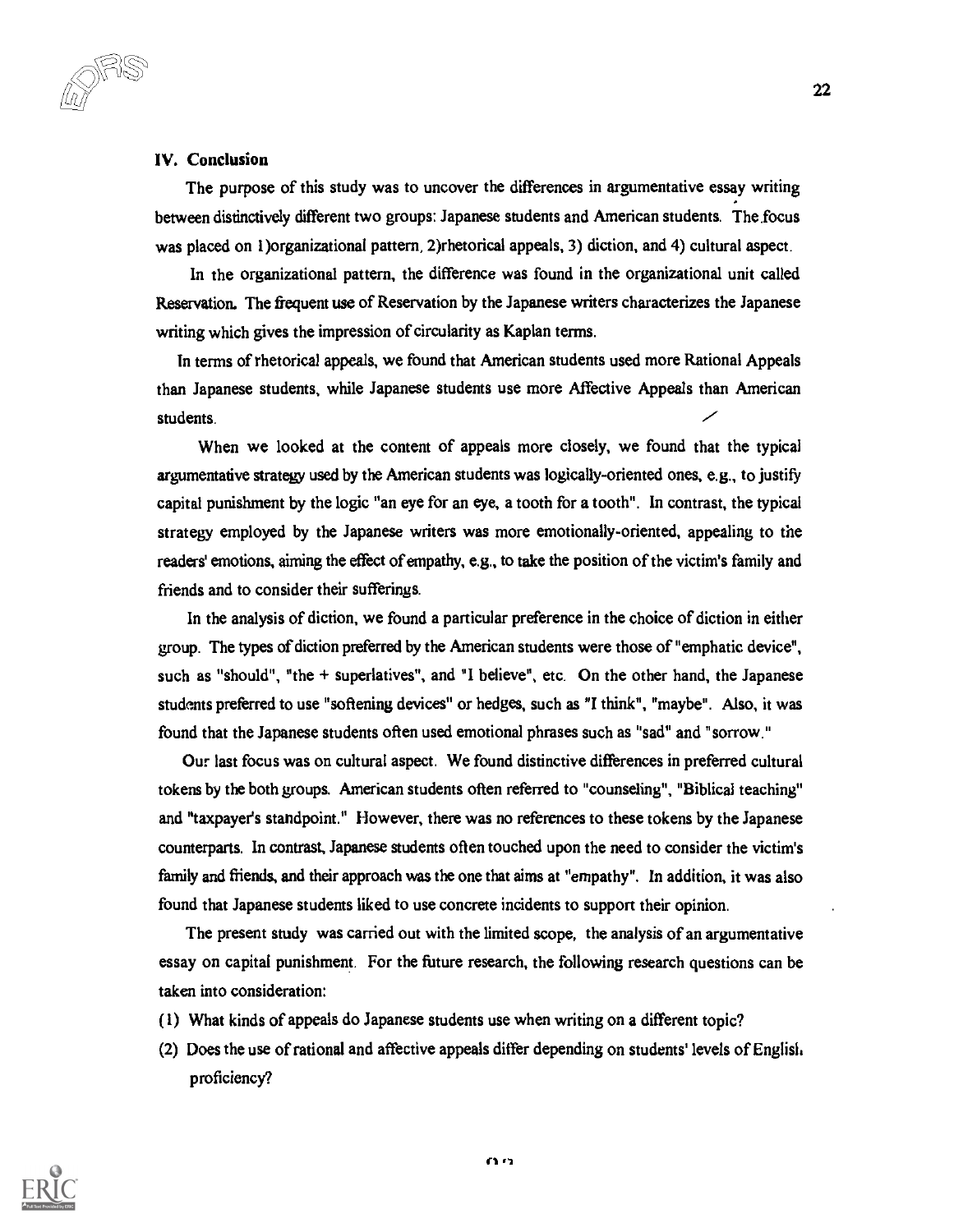- (3) Do Japanese students change their argumentative strategies depending on different groups of audience, such as Japanese-speaking audience versus English-speaking audience?
- (4) How do English-speaking readers judge the affectively-oriented argumentative writings of Japanese students?
- \_(5) How do Japanese students transfer the argumentative strategies in their Japanese essays into their English essay?

Future research in a broader scale including above research questions will yield more comprehensive observations as to the rhetorical differences in argumentative essays written by Japanese and American students.

![](_page_23_Picture_5.jpeg)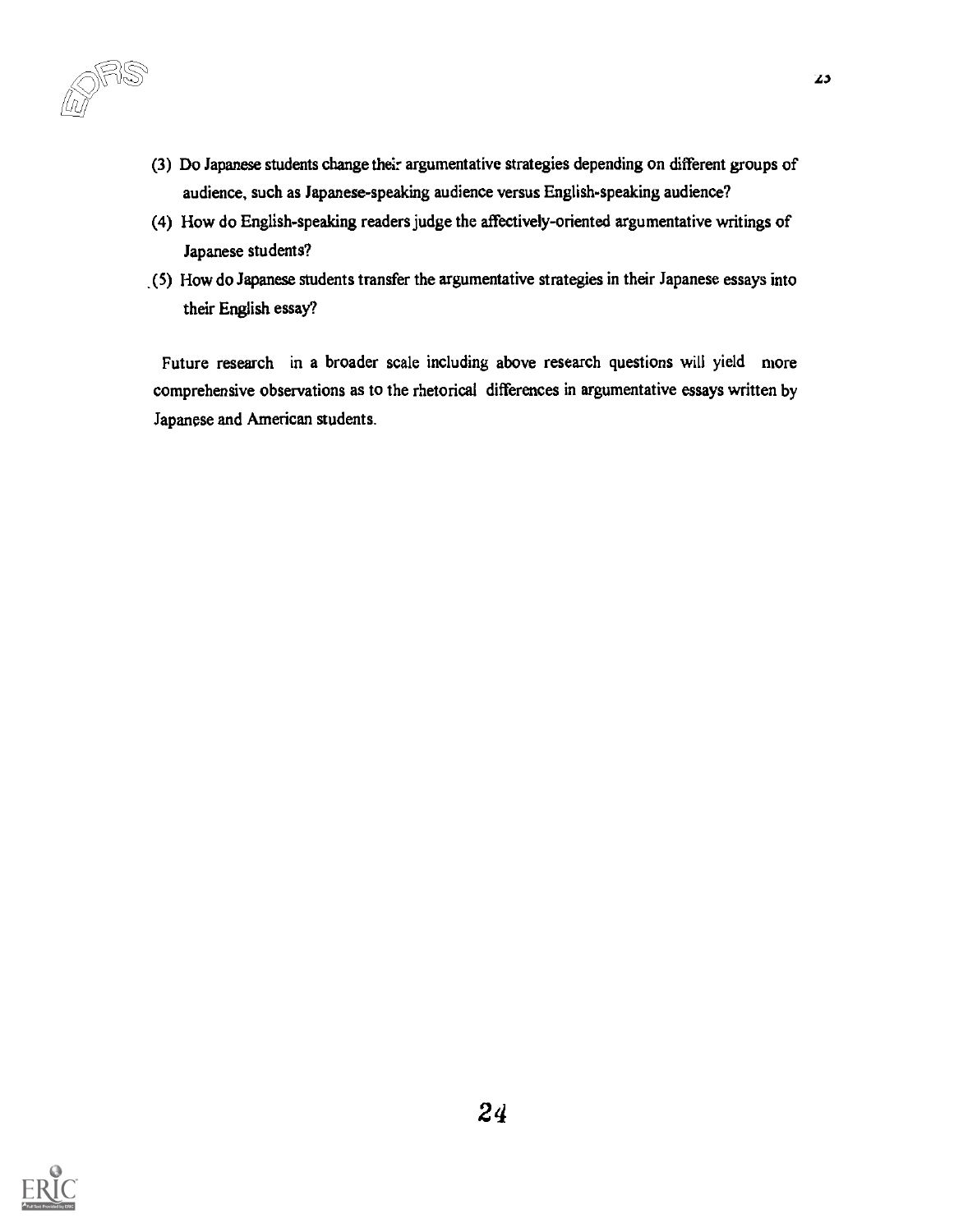#### Bibliography

- Barnlund, D. C. (1975). The public self and private self in Japan and the United States. Tokyo: The Simul Press.
- Blum-Kulka, S., House, J., & Kasper, G. (1989). Cross-cultural pragmatics: Requests and apologies. Norwood: Ablex.
- Condon, J. C., & Yousef, F. S. (1975). An introduction to intercultural communication. New York: Macmillan.
- Connor, U., & Lauer, J. (1985). Understanding persuasive essay writing: Linguistic/rhetorical approach. Text, 5, 309-326.
- Connor, U., & Lauer, J. (1988). Cross-cultural variation in persuasive student writing. In A. C. Purves (Ed.), Writing across languages and cultures (pp. 138-159). Newbury Park: Sage.
- Hashiuchi, T. (1995). Paragraph writing nyuumon [Introductin to paragraph writing]. Tokyo: Kenkyusha.
- Hinds, J. (1983). Contrastive rhetoric: Japanese and English. Text, 3, 183-195.
- Hinds, J. (1987). Reader versu writer responsibility: A new typology. In U. Connor & R. B. Kaplan (Eds), Writing across languages (pp. 141-152). Reading, MA: Addison-Wesley.
- Kaplan, R. (1966). Cultural thought patterns in intercultural education. Language Learning, 16, 1-20.
- Leki, I. (1991). Twenty-five years of contrastive rhetoric: Text analysis and writing pedagogies. TESOL Quarterly, 25, 123-143.
- Oi, K. (1986). Cross-cultural differences in rhetorical pattering: A study of Japanese and English. JACET Bulletin, 17, 23-48.
- Oi, K. & Kamimura, T. (1995). A pedagogical application of research in contrastive rhetoric. Paper presented at TESOL 1995, Long Beach, CA.
- Oi, K., Kamimura, T., & Sano, K. (1996). Writing power. Tokyo: Kenkyusha.
- Okabe, R. (1993). Nihon no rhetoric [Japanese rhetoric]. In M. Hashimoto & S. Ishii (Eds.), Nihonjin no communication [Japanese communication]. Tokyo: Kirihara.
- Ostler, S. E. (1987). English in parallels: A comparison of English and Arabic. In U. Connor & R. B. Kaplan (Eds.), Writing across languages (pp. 169-185). Reading, MA: Addison-Wesley.
- Sorenson, S. (1992). Webster's new world student writing handbook. Englewood Cliffs: Prentice-Hall.

![](_page_24_Picture_18.jpeg)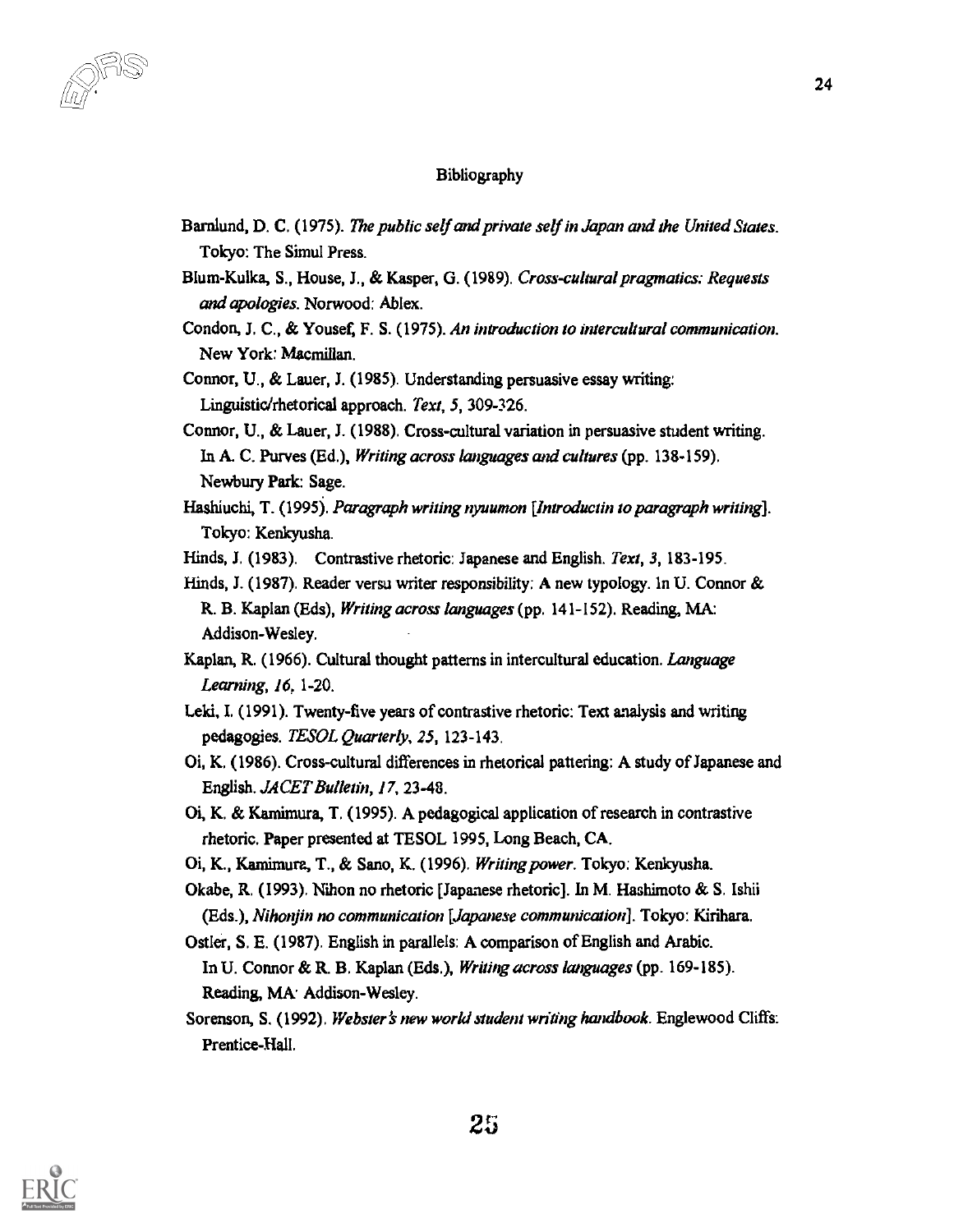## APPENDIX 1

## Examples for the CRITERIA OF CONTENT ANALYSIS

## <FOR>

## Rational

## (a) The criminal should pay his own life for his crime.

"To me this is the only way to put a stop to some of the murders. For example, if someone killed somebody close to pay is their life, not life in prison and parol in a couple of years."(A4)

## (b) CP can deter potential criminals from committing a murder.

"To me the only way to get a killer to think twice about killing someone is for him to have the death penalty to think about."(A4)

(c) Murder is an ultimate crime.

"Murder is the worst crime that can be commit." (A2)

(d) It is costly to keep a criminal in a prison for a long time.

" It costs a lot of money to keep people like them in jail. So why pay so much when they killed someone. They should be executed." (A2)

(e) The safety of the society needs to be maintained.

"In some states, due to extensive overcrowding, these people guilty of murder are released before the fifth year of their sentence. They are put back on the street they are again tempted to murder." (AS)

## **Affective**

(g) The suffering of the victim's family and friends needs to be considered.

## <AGAINST>

## Rational

(1) A nation is not allowed to commit a murder.

"We were never taught to kill, so why should the government kill?" $(A3)$ 

(2) Life is precious (Nobody can deprive another of the right to live.)

"Life is a precious thing.... They don't need to be taken away from this world even if they have taken someone else's life."(A14)

## (3) There can be a false charge.

"The main reason I oppose the death penalty is because of people who are falsely accused." $(A1)$ 

(4) Long imprisonment is a better means of atonement.

![](_page_25_Picture_26.jpeg)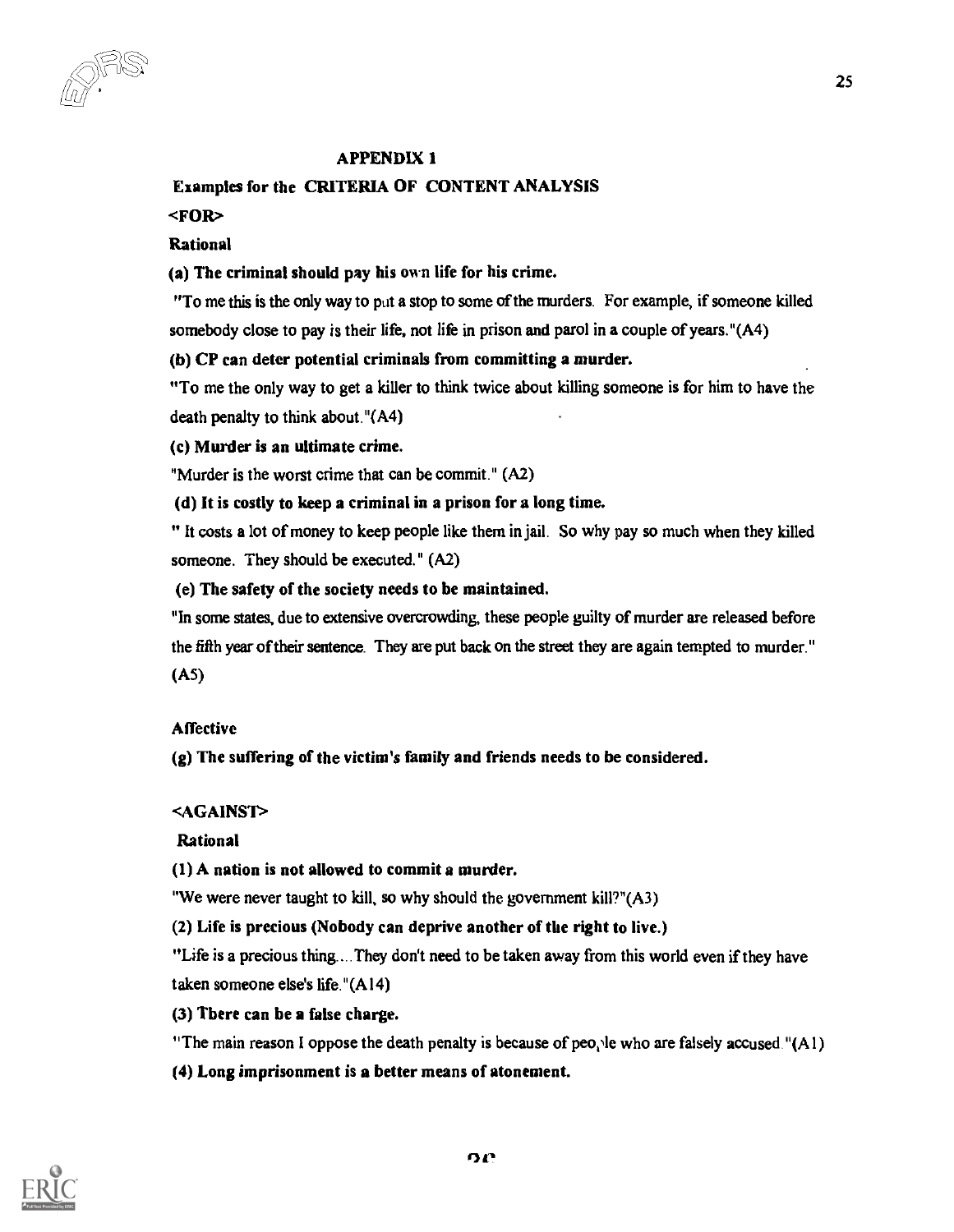uu

"I believe that these people should be punished for what they have done with a very long sentence in prison and hard labor during their sentence." (Al)

## Affective

(6) CP is inhuman.

"Even if a man is murderer in the first degree, he would not be a demon. He is a people."(J1)

## (7) The extreme anxiety a criminal and his/her family bear needs to be considered.

"Of course both the victim's and the guilty's families are very hurt and upset. You need

comforting not pain by taking yet another precious life and make it worse." (A14)

## (8) The criminals should bear severer suffering than capital punishment.

" If someone kills, they should be put in jail for life without any parole. By giving them the death penalty, we are letting them off easy. This killer should have to suffer for what he or she has done. Life in prison is the best punishment we could possibly enforce."(AII)

![](_page_26_Picture_10.jpeg)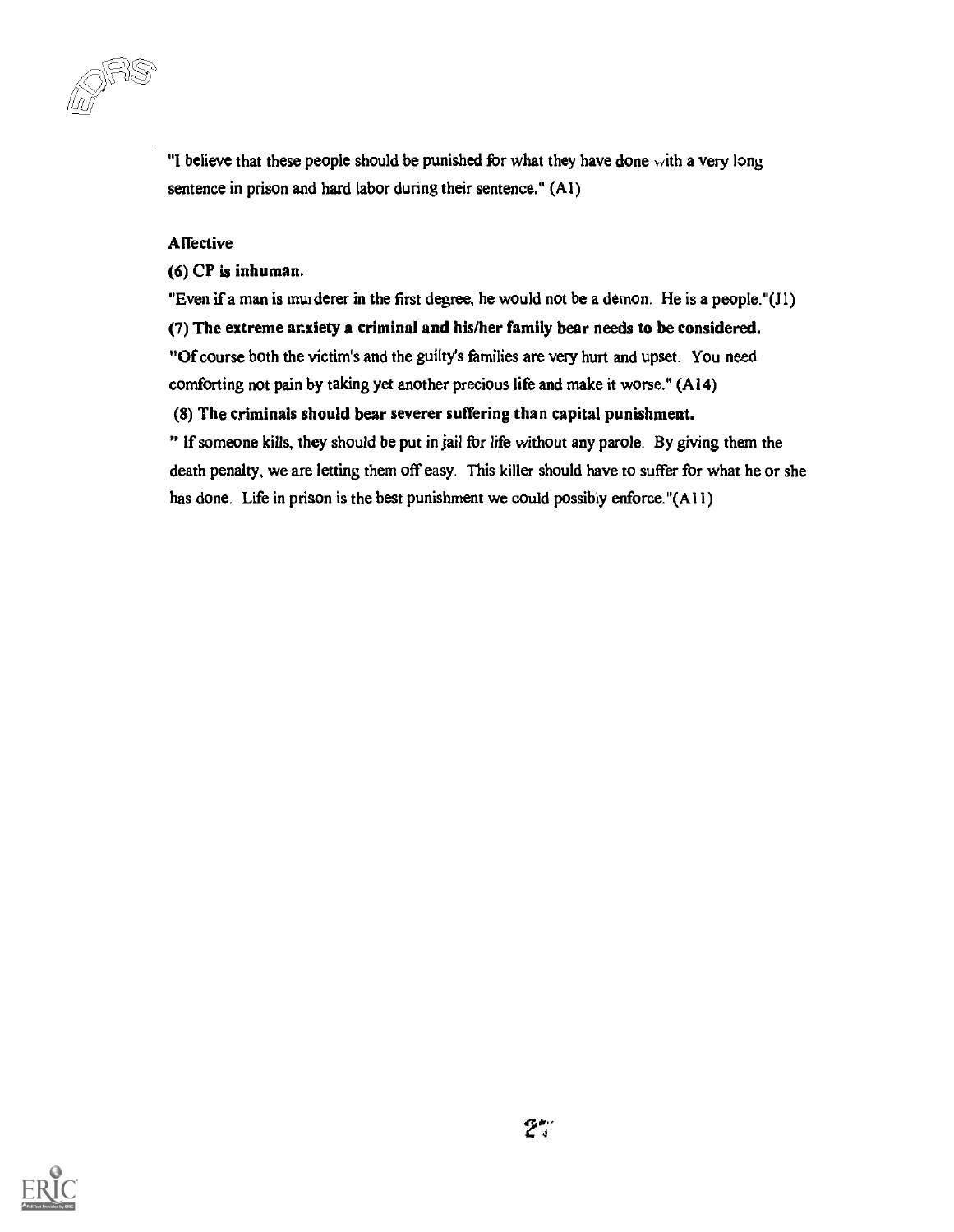## $\sim 27$  or  $\frac{1}{2}$ -44

## APPENDIX 2

Examples for each cultural token

Reflecting American culture:

## 1) Counseling

- --The murderer should go to counseling (A3)
- -- that person needs some kind of professional help from a trained medical doctor.(A14)

## 21 Biblical teaching

- -- Life is the greatest gift of all. In the Bible ...(A5)
- - he is going against God and ... (A5)
- -- God does not accept murdering innocent people...(A5)
- $-$  life is the most precious gift God has given you. (A 13)
- -- God himself stated "an eye for an eye , a tooth for a tooth." (A13)

#### 3) Taxpayer's standpoint

- -- they should live comfortably on tax payers money ....(A6)
- -- The taxpayers are the people paying the prices. (A8)
- $-$  Why should we the tax payers pay for these murderers to live in jail (Al2)
- -- save taxpayers money (A17)

Reflecting Japanese culture:

## I) Family and friends,

<Japanese subjects>

- - If I were parens of person who was killed by that man, I can't stand whatever he has reason.

(J5)

-- the sorrow of suffer's family increase.(L11)

-- A person who is against the capital punishment should think of the family who have a person who was murdered. (J23)

<American subjects>

-- Once a child or person's life has been taken, the family and loved ones are murdered as well. In this sense, the bond between the family and its members die along with this crime. (A13)

![](_page_27_Picture_28.jpeg)